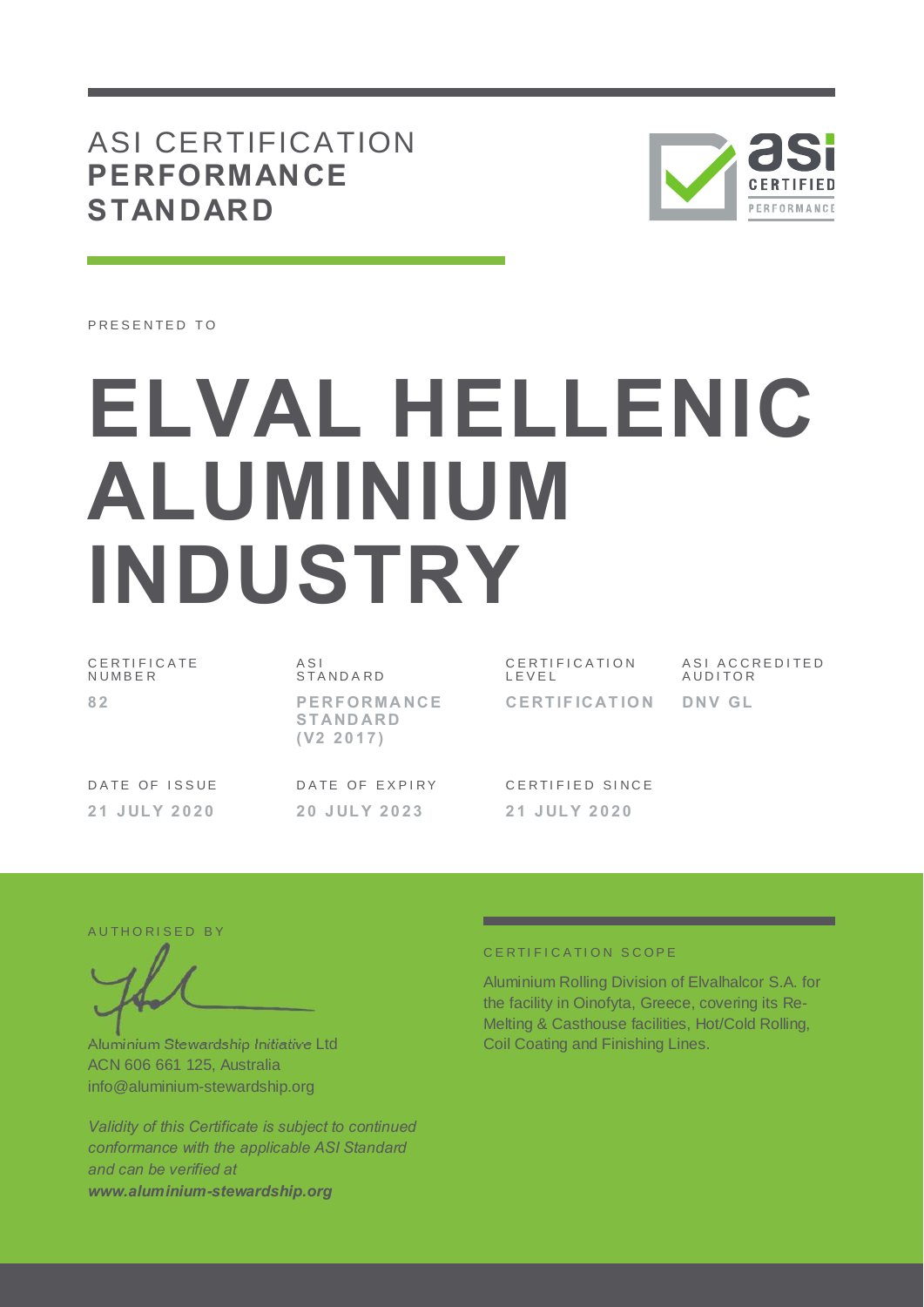## SUMMARY AUDIT REPORT **PERFORMANCE STANDARD**

#### **OVERVIEW**

| MEMBER NAME                       | ELVAL Hellenic Aluminium Industry                                                                                                                                                              |
|-----------------------------------|------------------------------------------------------------------------------------------------------------------------------------------------------------------------------------------------|
| ENTITY NAME                       | ELVALHALCOR S.A. - Aluminium Rolling Division                                                                                                                                                  |
| CERTIFICATION<br>SCOPE            | Aluminium Rolling Division of Elvalhalcor S.A. for the facility in Oinofyta,<br>Greece, covering its Re-Melting & Casthouse facilities, Hot/Cold Rolling, Coil<br>Coating and Finishing Lines. |
| SUPPLY CHAIN<br><b>ACTIVITIES</b> | Aluminium Re-melting/Refining                                                                                                                                                                  |
|                                   | Casthouses<br>Semi-Fabrication                                                                                                                                                                 |
| ASI STANDARD                      | Performance Standard V2                                                                                                                                                                        |
| AUDIT TYPE                        | <b>First Certification Audit</b>                                                                                                                                                               |
| AUDIT FIRM                        | <b>DNV GL</b>                                                                                                                                                                                  |
| AUDIT DATE                        | 7 - 8 April 2020 (initial desktop audit)                                                                                                                                                       |
|                                   | 8 July 2020 (follow up on-site audit)                                                                                                                                                          |
| AUDIT REPORT<br>SUBMISSION        | 26 May 2020 (initial desktop audit)<br>۰                                                                                                                                                       |
|                                   | 13 July 2020 (follow up on-site audit)                                                                                                                                                         |
| AUDIT SCOPE                       | The audit scope covered: Re-melting & Casthouse (DCC + CC) operations,<br>Hot Rolling, Cold Rolling, Coil Coating, Finishing Lines and Packaging.                                              |
|                                   | Supply chain activities included in the audit scope:<br>Aluminium Re-melting/Refining                                                                                                          |
|                                   | Casthouses<br>$\bullet$                                                                                                                                                                        |
|                                   | Semi-Fabrication                                                                                                                                                                               |
|                                   | All relevant criteria in the ASI Performance Standard were included in the<br>audit scope.                                                                                                     |
|                                   | At the commencement of the audit, access to the site was not possible, due<br>to COVID-19 related travel restrictions. The audit was initially undertaken as                                   |

a **Edesktop gexercise in April 2020**, in accordance with the ASI Interim Policy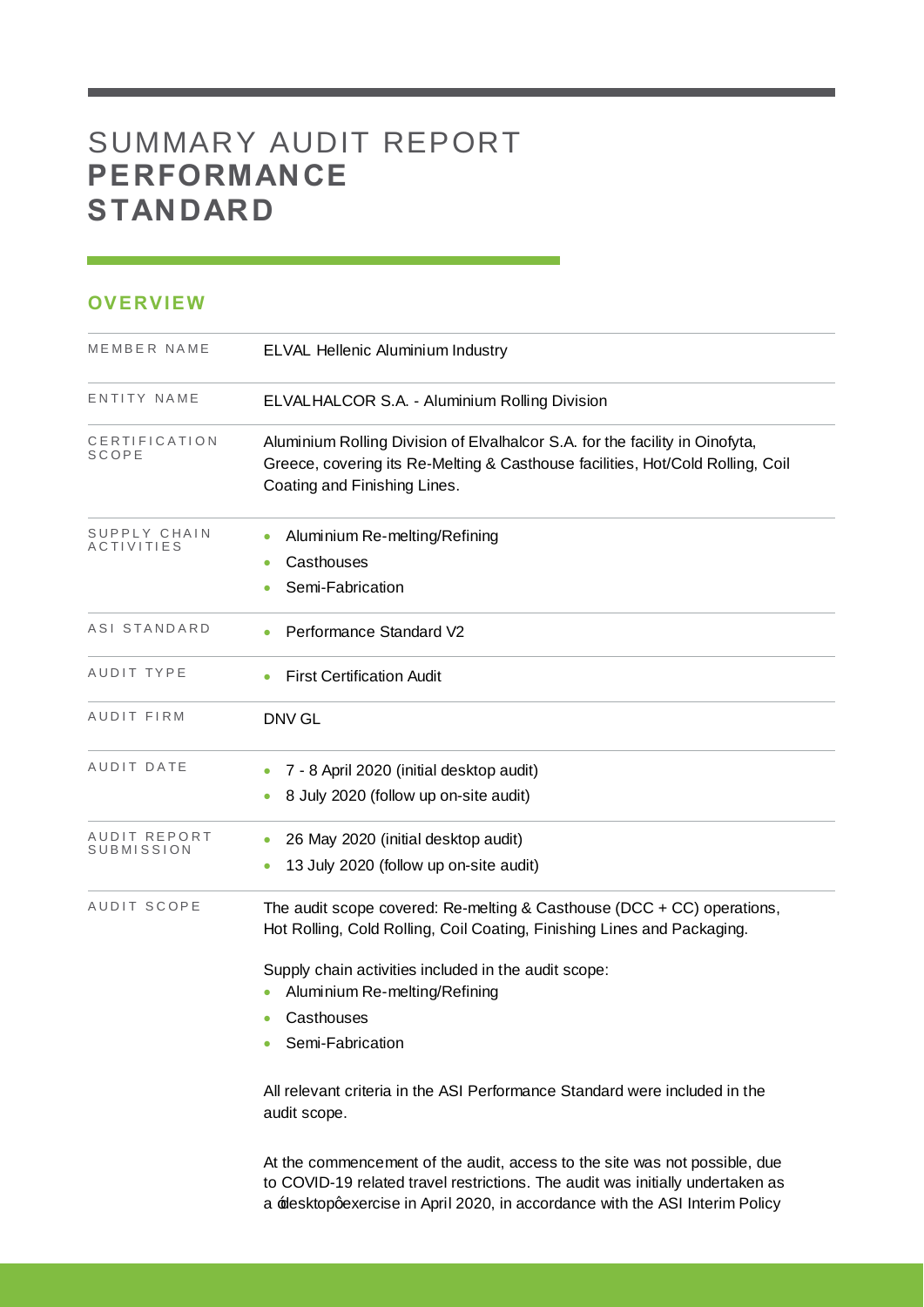|                         | regarding Audits, Audit-Related Travel and Coronavirus (v4), and included a<br>remote review of relevant documentation. The audit was later completed on-<br>site on 8 July 2020.         |
|-------------------------|-------------------------------------------------------------------------------------------------------------------------------------------------------------------------------------------|
| AUDIT<br>OUTCOME        | Certification                                                                                                                                                                             |
| AUDIT<br>METHODOLOGY    | The Auditors confirm that:                                                                                                                                                                |
| <b>DECLARATION</b>      | $\blacksquare$ The information provided by the Entity is true and accurate to the best<br>knowledge of the Auditor(s) preparing this report.                                              |
|                         | The findings are based on verified Objective Evidence relevant to the<br>time period for the Audit, traceable and unambiguous.                                                            |
|                         | The Audit Scope and audit methodology are sufficient to establish<br>M<br>confidence that the findings are indicative of the performance of the<br>Entity of defined Certification Scope. |
|                         | The Auditor(s) have acted in a manner deemed ethical, truthful, accurate<br>⊻<br>professional, independent and objective.                                                                 |
| CERTIFICATION<br>PERIOD | 21 July 2020 - 20 July 2023                                                                                                                                                               |
| NEXT AUDIT<br>TYPE      | <b>Re-certification Audit</b>                                                                                                                                                             |
| NEXT AUDIT<br>DUE DATE  | 20 July 2023                                                                                                                                                                              |
| CERTIFICATE<br>NUMBER   | 82                                                                                                                                                                                        |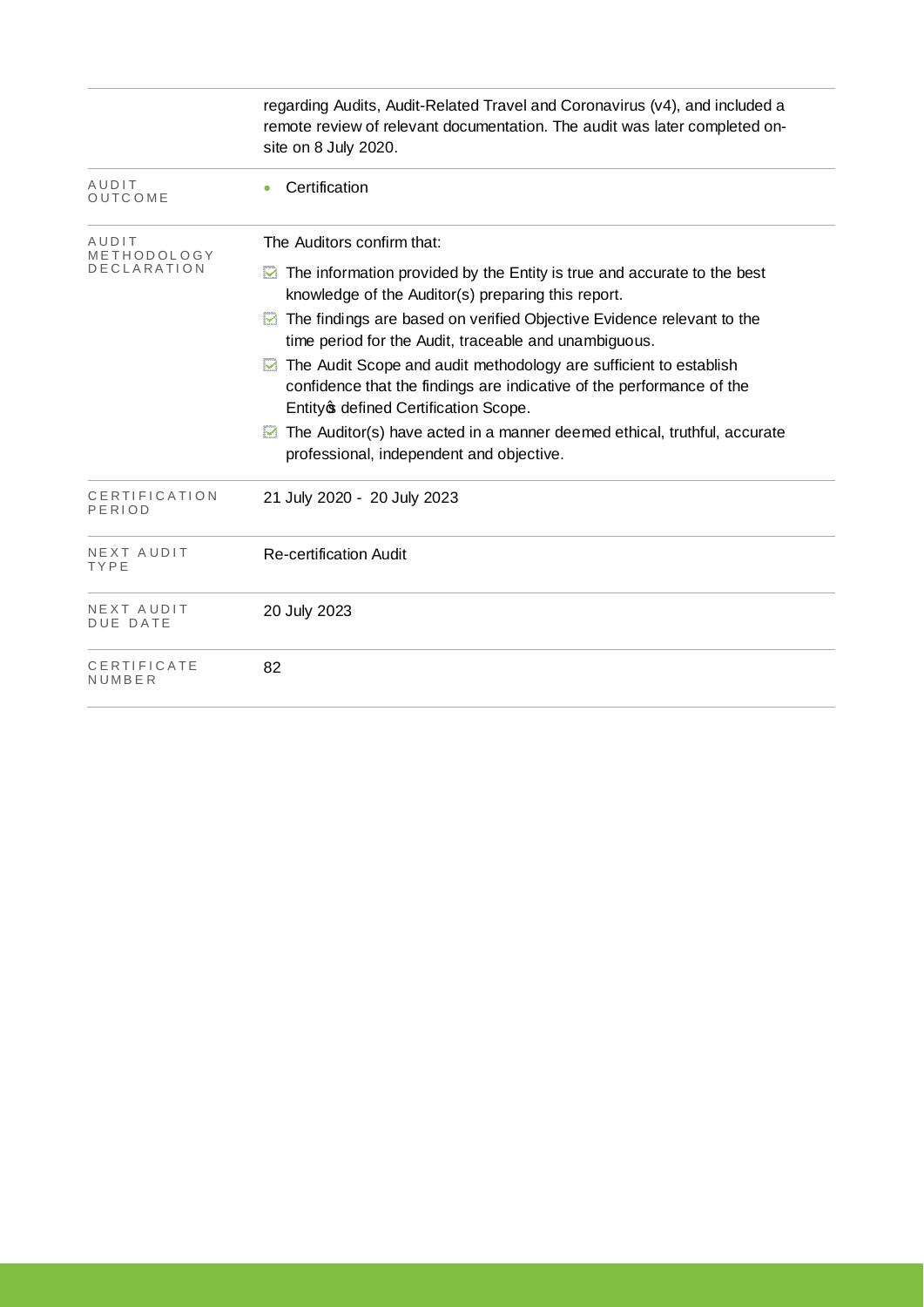## **SUMMARY OF FINDINGS**

| <b>CRITERION</b>                                                                 | <b>RATING</b> | COMMENT                                                                                                                                                                                                                                                                                                                                                                                                                                                                                                                                                                                                                                                                                              |  |
|----------------------------------------------------------------------------------|---------------|------------------------------------------------------------------------------------------------------------------------------------------------------------------------------------------------------------------------------------------------------------------------------------------------------------------------------------------------------------------------------------------------------------------------------------------------------------------------------------------------------------------------------------------------------------------------------------------------------------------------------------------------------------------------------------------------------|--|
| PRINCIPLE 1 BUSINESS INTEGRITY                                                   |               |                                                                                                                                                                                                                                                                                                                                                                                                                                                                                                                                                                                                                                                                                                      |  |
| 1.1 Legal Compliance                                                             | Conformance   | Legal compliance is an objective in the Code of<br>Conduct and Business Ethics of Elval as well as<br>in the Environmental and Health & Safety<br>Policies. Compliance is enforced by dedicated<br>procedures included in the Entity \$ ISO 14001<br>and OHSAS 18001 Management Systems<br>certification, while systems' proper<br>implementation is ensured through the reporting<br>hierarchy at all levels and personnel.<br>Legislative conformance is supported by Group<br>Viohalco's Legal Department.                                                                                                                                                                                        |  |
| 1.2 Anti-Corruption                                                              | Conformance   | Elval operates under a written Integrity and<br>Transparency Policy against corruption and<br>bribery. The company is implementing an Anti-<br>Corruption Risk Assessment which is subject to<br>internal audits, by Group auditors. Furthermore,<br>external financial audit assess corruption risk<br>and compliance to corruption legislation.                                                                                                                                                                                                                                                                                                                                                    |  |
| 1.3 Code of Conduct                                                              | Conformance   | Elval has implemented a Code of Conduct,<br>which is communicated to all staff members and<br>contractors and is available via its website:<br>https://www.elval.com/arxeia/brochures/ElvalHal<br>cor-Code-of-Conduct-Business-Ethics-EN-final-<br>2017.pdf                                                                                                                                                                                                                                                                                                                                                                                                                                          |  |
| PRINCIPLE 2 POLICY & MANAGEMENT                                                  |               |                                                                                                                                                                                                                                                                                                                                                                                                                                                                                                                                                                                                                                                                                                      |  |
| 2.1a Environmental, Social, and<br>Governance Policy (implement and<br>maintain) | Conformance   | Elval has implemented a Sustainability, Health<br>and Safety Policy, an Environment and Energy<br>Policy, the Code of Conduct and Business<br>Ethics and an Integrity and Transparency Policy.<br>All policies are available via the following links<br>on its website:<br>https://www.elval.com/en/sustainability-<br>occupational-health-safety<br>https://www.elval.com/arxeia/brochures/ENVIRO<br><u>NMENTAL-AND-ENERGY-POLICY-</u><br><b>ELVALHALCOR.pdf</b><br>https://www.elval.com/arxeia/brochures/ElvalHal<br>cor-Code-of-Conduct-Business-Ethics-EN-final-<br>2017.pdf<br>https://www.elval.com/arxeia/sustainability/Elval<br>Halcor-SUSTAINABILITY-POLICY-REVISED-<br>EN-FINAL-2017.pdf |  |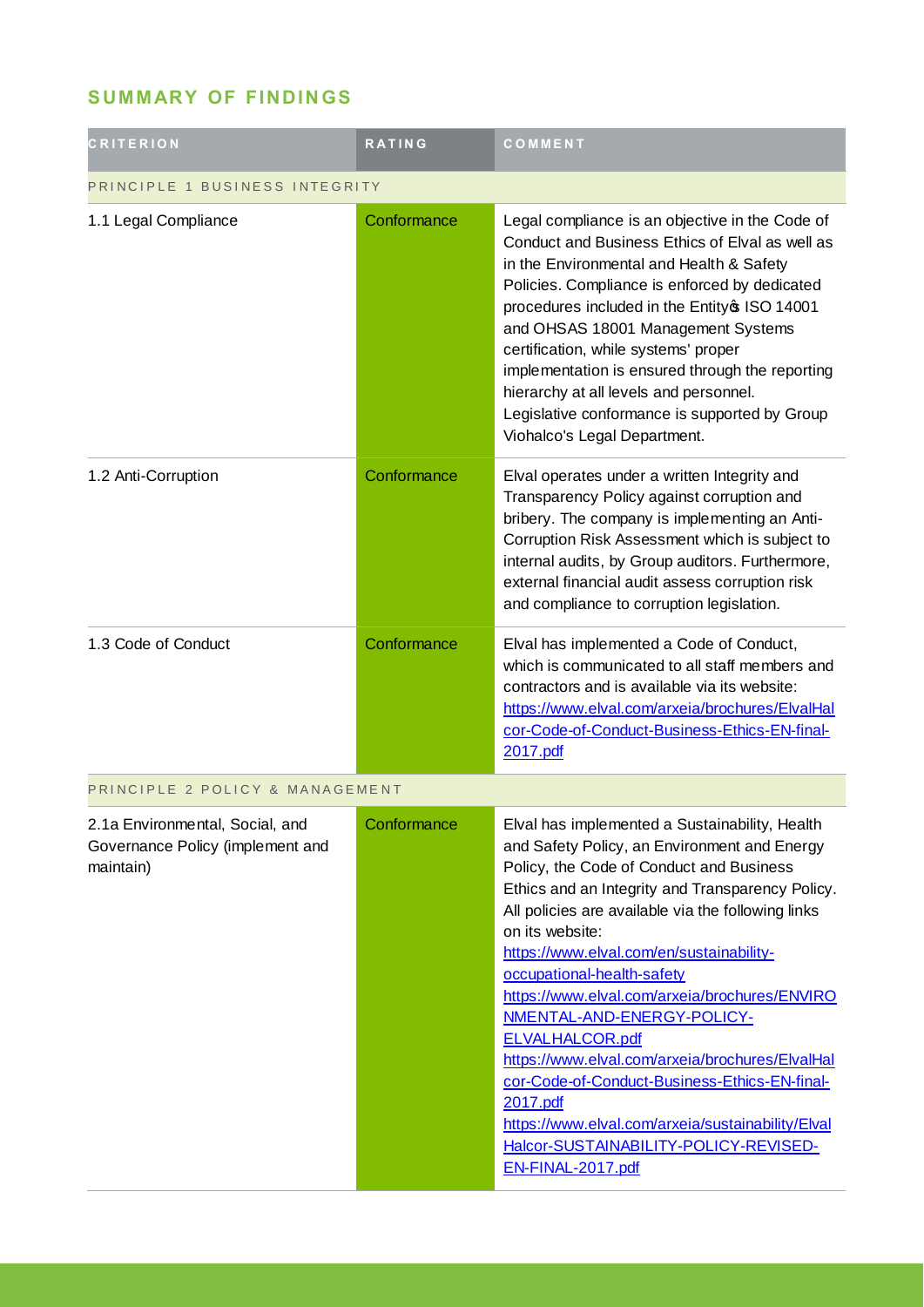| <b>CRITERION</b>                                                            | <b>RATING</b> | COMMENT                                                                                                                                                                                                                                                                                                                                                                                                                                                                                                                                                                                                                                                                                                                                                             |
|-----------------------------------------------------------------------------|---------------|---------------------------------------------------------------------------------------------------------------------------------------------------------------------------------------------------------------------------------------------------------------------------------------------------------------------------------------------------------------------------------------------------------------------------------------------------------------------------------------------------------------------------------------------------------------------------------------------------------------------------------------------------------------------------------------------------------------------------------------------------------------------|
| 2.1b Environmental, Social, and<br>Governance Policy (senior<br>management) | Conformance   | All policies have been approved by senior<br>management. Each Director is responsible for<br>the day-to-day implementation of her/his<br>department's objectives and for the reporting of<br>potential gaps between their content and the<br>actual business practices. An ESG Risk<br>Assessment is in place assessing whether<br>existing business activities are in-line with the<br>relevant policies. No deviations were evident<br>during the last evaluation (2019). The ESG Risk<br>Assessment is due to be updated annually.                                                                                                                                                                                                                               |
| 2.1c Environmental, Social, and<br>Governance Policy (communication)        | Conformance   | Elval publishes all of its policies on its website<br>as follows: Health and Safety -<br>https://www.elval.com/en/sustainability-<br>occupational-health-safety<br>Environment & Energy -<br>https://www.elval.com/arxeia/brochures/ENVIRO<br>NMENTAL-AND-ENERGY-POLICY-<br><b>ELVALHALCOR.pdf</b><br><b>Business Ethics -</b><br>https://www.elval.com/arxeia/brochures/ElvalHal<br>cor-Code-of-Conduct-Business-Ethics-EN-final-<br>2017.pdf<br>Suppliers Code of Conduct -<br>https://www.elval.com/arxeia//brochures/ElvalHa<br>Icor-Supplier-Code-of-Conduct-EN-<br>13022020.pdf).<br>It also conducts induction and other training<br>courses and communicates policies on notice<br>boards around the site for employees and<br>contractors working on site. |
| 2.2 Leadership                                                              | Conformance   | Elval has appointed its Environmental<br>Compliance Manager as the person with overall<br>responsibility for conformance with the ASI<br>Performance Standard.                                                                                                                                                                                                                                                                                                                                                                                                                                                                                                                                                                                                      |
| 2.3a Environmental and Social<br>Management Systems<br>(environmental)      | Conformance   | Elval has valid management systems<br>certifications for Energy and Environment.<br>Certificates can be accessed from the standards<br>and certifications section of its website:<br>https://www.elval.com/en/technology#technolog<br>y-the-elval-way                                                                                                                                                                                                                                                                                                                                                                                                                                                                                                               |
| 2.3b Environmental and Social<br>Management Systems (social)                | Conformance   | Elval has implemented an integrated<br>Management System (certified to ISO 14001,<br>ISO 50001, ISO 9001 and IATF 16949) and a<br>discrete Occupational Health & Safety<br>Management System certified to OHSAS 18001.<br>Social elements are managed across many                                                                                                                                                                                                                                                                                                                                                                                                                                                                                                   |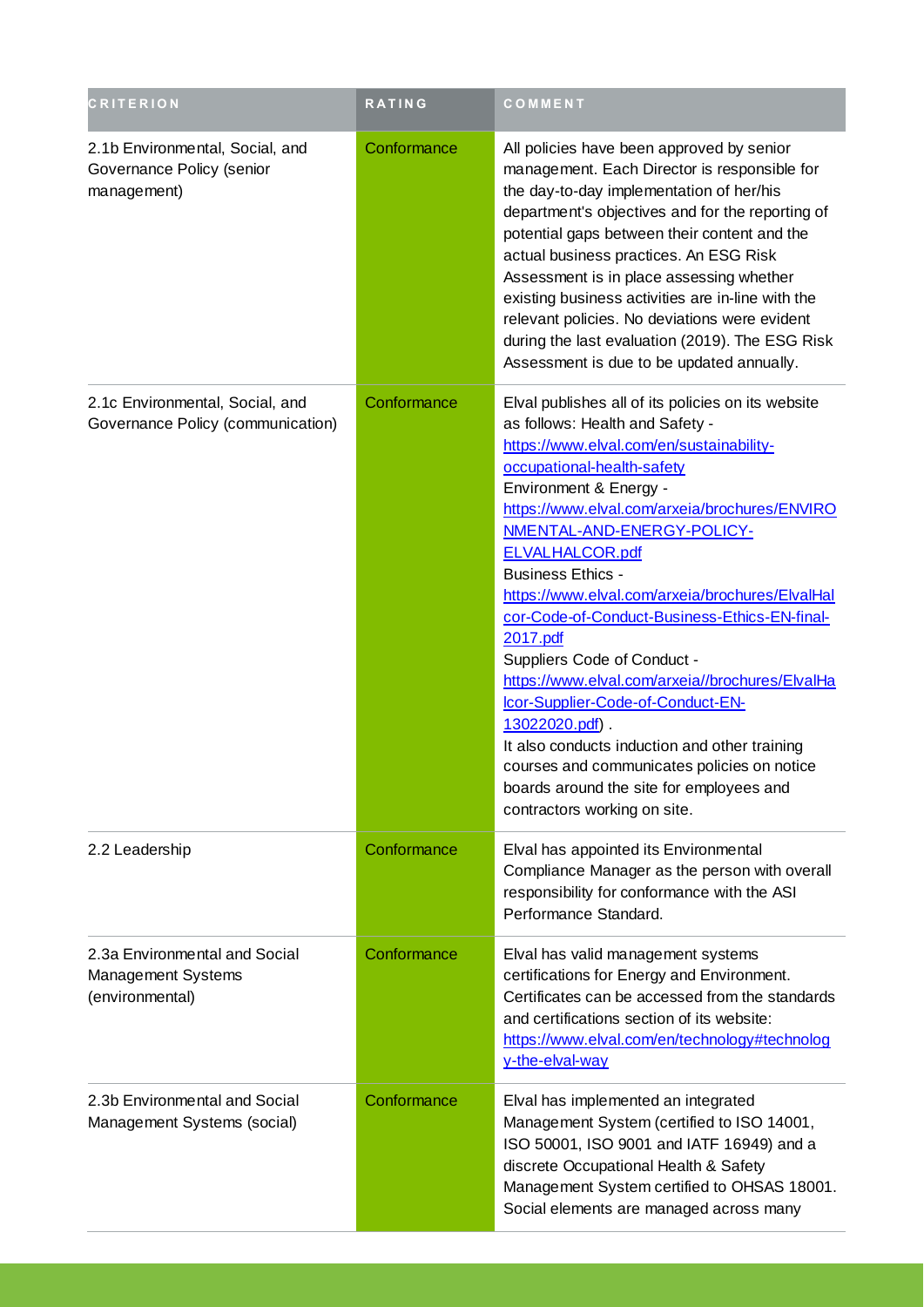| <b>CRITERION</b>                               | <b>RATING</b> | COMMENT                                                                                                                                                                                                                                                                                                                                                                                                                                                                                 |
|------------------------------------------------|---------------|-----------------------------------------------------------------------------------------------------------------------------------------------------------------------------------------------------------------------------------------------------------------------------------------------------------------------------------------------------------------------------------------------------------------------------------------------------------------------------------------|
|                                                |               | parts of these management systems. There are<br>additional Human Resource system to manage<br>labour, Business Ethics, Anti-Corruption Policy<br>and system information and Suppliers Code of<br>Conduct and procurement team manage social<br>aspects of sourcing. Risks and performance are<br>reviewed periodically.                                                                                                                                                                 |
| 2.4 Responsible Sourcing                       | Conformance   | Elval has a Supplier Code of Conduct which is<br>communicated to suppliers including through the<br>website,<br>https://www.elval.com/arxeia//brochures/ElvalHa<br>Icor-Supplier-Code-of-Conduct-EN-<br>13022020.pdf. It evaluates and prioritises risks<br>within its procurement categories following a<br>dedicated procedure and focuses on the higher<br>risks and critical suppliers which are sent a<br>further evaluation questionnaire, which informs<br>the company response. |
| 2.5 Impact Assessments                         | Conformance   | Elval has conducted Environmental, Biodiversity<br>and Human Rights Impact Assessments for all<br>existing and new projects. At the time of audit, a<br>new hot rolling mill is under construction, within<br>its current site boundaries. As part of securing<br>permits for this process, it completed an impact<br>assessment covering Environmental, Social and<br>Human Rights impacts.                                                                                            |
| 2.6 Emergency Response Plan                    | Conformance   | Emergency response plans are requirements of<br>ISO 14001 and OHSAS 18001, where valid<br>certifications are held. The site has risk<br>assessments and standard operating<br>procedures to identify, manage and respond to<br>emergency risks.                                                                                                                                                                                                                                         |
| 2.7 Mergers and Acquisitions                   | Conformance   | Elval has a corporate Standard Operating<br>Procedure that prescribes the process to be<br>followed to evaluate environmental, social and<br>governance risks relating to Mergers &<br>Acquisitions.                                                                                                                                                                                                                                                                                    |
| 2.8 Closure, Decommissioning and<br>Divestment | Conformance   | Elval has a Standard Operating Procedure<br>which prescribes the process to be followed to<br>review risks relating to environmental social and<br>governance issues upon the closure,<br>decommissioning and de-investment of an<br>existing facility.                                                                                                                                                                                                                                 |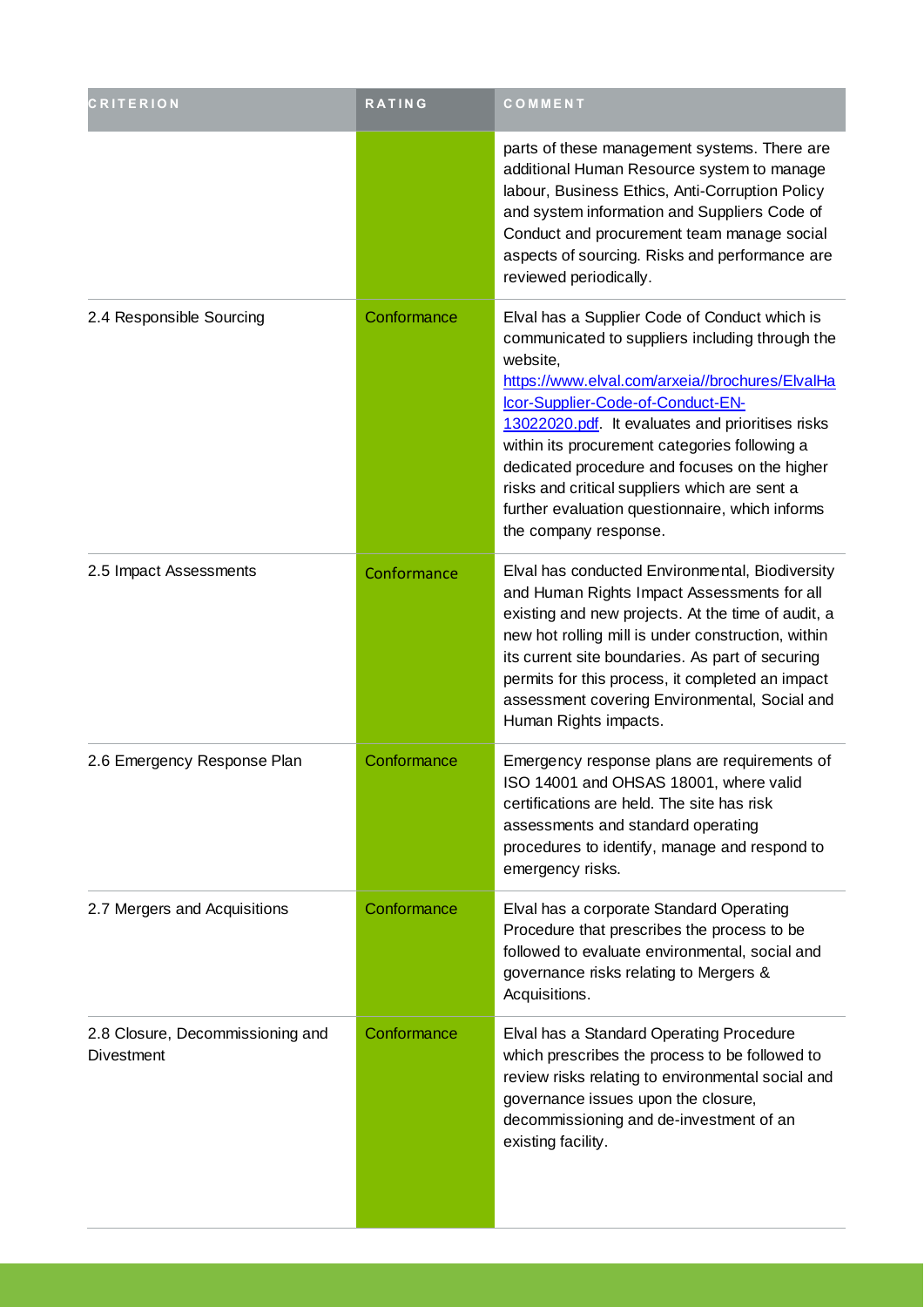| <b>CRITERION</b>                                        | RATING      | COMMENT                                                                                                                                                                                                                                                                                                                                                                                                                                                                                                                                                                                                                                                                                                                                                                                                                                                                                                                                                                                                                                              |  |
|---------------------------------------------------------|-------------|------------------------------------------------------------------------------------------------------------------------------------------------------------------------------------------------------------------------------------------------------------------------------------------------------------------------------------------------------------------------------------------------------------------------------------------------------------------------------------------------------------------------------------------------------------------------------------------------------------------------------------------------------------------------------------------------------------------------------------------------------------------------------------------------------------------------------------------------------------------------------------------------------------------------------------------------------------------------------------------------------------------------------------------------------|--|
| PRINCIPLE 3 TRANSPARENCY                                |             |                                                                                                                                                                                                                                                                                                                                                                                                                                                                                                                                                                                                                                                                                                                                                                                                                                                                                                                                                                                                                                                      |  |
| 3.1 Sustainability Reporting                            | Conformance | ElvalHalcor issues a Sustainability report,<br>publicly available through printed copies or via<br>the web<br>(https://www.elval.com/arxeia/sustainability/csr<br>pdf/ElvalHalcor-Sustainability-Report-Annual-<br>Report-2018-English.pdf), developed according<br>to the Global Reporting Initiative Standards and<br>verified against the AA1000 Assurance<br>Standard by a $3rd$ party auditor, which provides<br>confidence that Elval's material impacts are well<br>understood and responded to.<br>Elval annually submits data on Air Emissions,<br>Waste Water Disposal and Water Use, to the<br>Ministry of Environment, which are made<br>publicly available on the ministry's web site<br>(Air Emissions -<br>http://www.ypeka.gr/LinkClick.aspx?fileticket=O<br>Z1rgCnYsO8%3D&tabid=965&language=el-GR<br>Water Use -<br>http://www.ypeka.gr/LinkClick.aspx?fileticket=7V<br>Mge658hZQ%3D&tabid=965&language=el-GR<br>Waste Water -<br>http://www.ypeka.gr/LinkClick.aspx?fileticket=es<br>kjWvz%2FU5U%3D&tabid=965&language=el-<br>GR) |  |
| 3.2 Non-compliance and liabilities                      | Conformance | Elval publishes information on significant fines,<br>judgments, penalties and non-monetary<br>sanctions for failure to comply with Applicable<br>Law in its annual sustainability report, the most<br>recent of which is available on the website at<br>https://www.elvalhalcor.com/userfiles/225d38ab-<br>9b23-4522-9e62-a6a900aac8b2/ElvalHalcor-<br>Sustainability-Report-Annual-Report-2018-<br>English_1.pdf. It has not received any fines in<br>2018.                                                                                                                                                                                                                                                                                                                                                                                                                                                                                                                                                                                         |  |
| 3.3a Payments to governments (legal<br>and contractual) | Conformance | Elval has a policy to avoid bribery and corruption<br>and publishes information that confirms it does<br>not make payments other than legal taxes to<br>governments in its annual sustainability report,<br>the most recent of which is available on the<br>website at:<br>https://www.elvalhalcor.com/userfiles/225d38ab-<br>9b23-4522-9e62-a6a900aac8b2/ElvalHalcor-<br>Sustainability-Report-Annual-Report-2018-<br>English_1.pdf                                                                                                                                                                                                                                                                                                                                                                                                                                                                                                                                                                                                                 |  |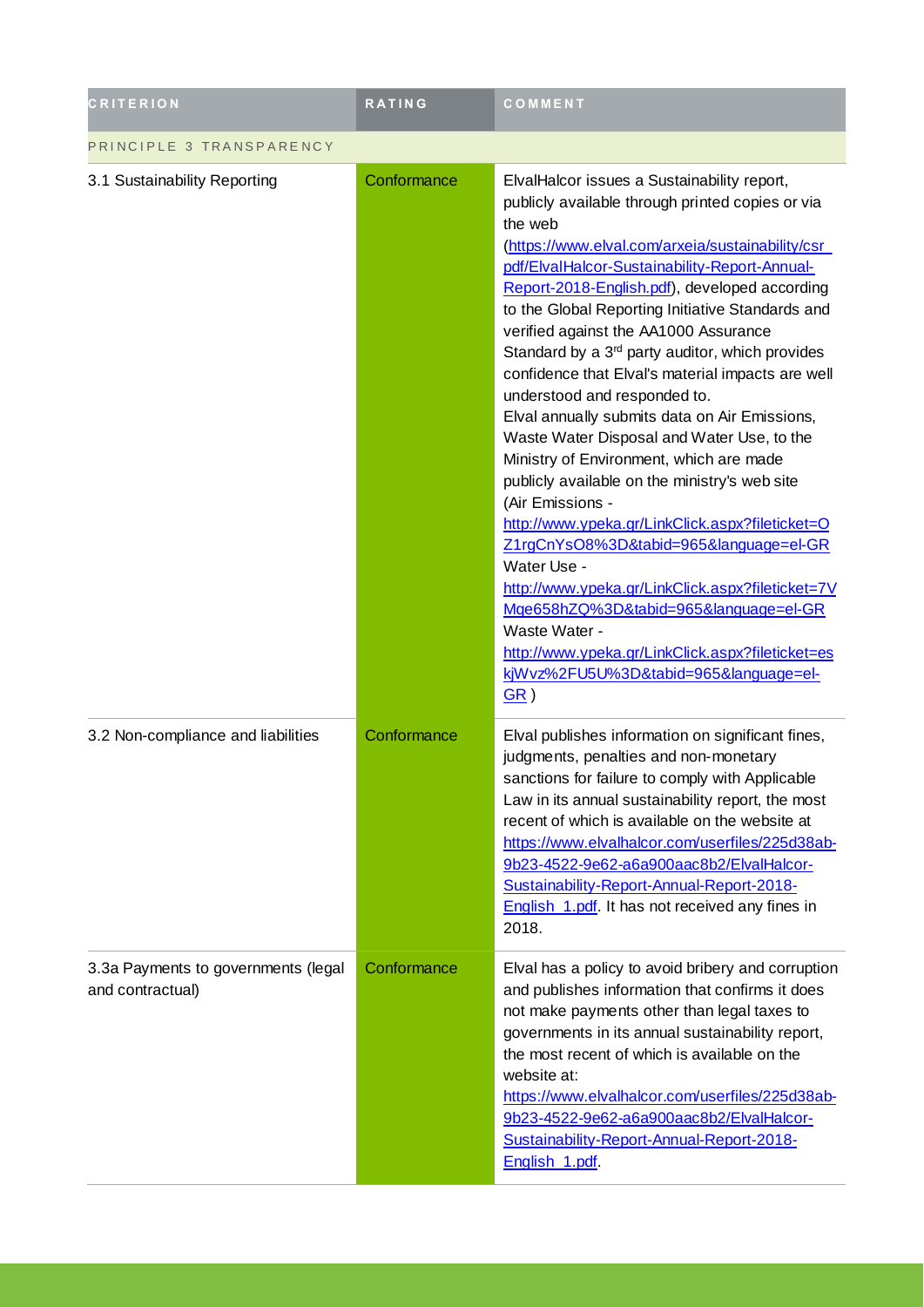| <b>CRITERION</b>                                                          | <b>RATING</b>  | COMMENT                                                                                                                                                                                                                                                                                                                                                                                                                                                                                  |
|---------------------------------------------------------------------------|----------------|------------------------------------------------------------------------------------------------------------------------------------------------------------------------------------------------------------------------------------------------------------------------------------------------------------------------------------------------------------------------------------------------------------------------------------------------------------------------------------------|
| 3.3b Payments to governments<br>(disclosure . bauxite mining)             | Not Applicable | This criterion is not applicable to the Entity of<br>Certification Scope.                                                                                                                                                                                                                                                                                                                                                                                                                |
| 3.4 Stakeholder complaints,<br>grievances and requests for<br>information | Conformance    | The Entity has a system in place to address<br>complaints, grievances and requests for<br>information, which is accessible to both internal<br>and external stakeholders. This is defined in its<br>Code of Conduct. There are complaint and<br>suggestion boxes on site for where employees<br>can submit anonymous complaints. All<br>communication details and a contact form are<br>available on Elvalos web site for external<br>complaints (https://www.elval.com/en/contact).     |
| PRINCIPLE 4 MATERIAL STEWARDSHIP                                          |                |                                                                                                                                                                                                                                                                                                                                                                                                                                                                                          |
| 4.1a Environmental Life Cycle<br>Assessment (life cycle impacts)          | Conformance    | Cradle to Gate Lifecycle Assessments according<br>to ISO 14040/44 have been completed for the<br>Can stock and the Foil stock product lines.<br>These are available on request.                                                                                                                                                                                                                                                                                                          |
| 4.1b Environmental Life Cycle<br>Assessment (cradle to gate)              | Conformance    | Cradle to Gate Lifecycle Assessments according<br>to ISO 14040/44 have been completed for the<br>Can stock and the Foil stock product lines.<br>These are available on request.                                                                                                                                                                                                                                                                                                          |
| 4.1c Environmental Life Cycle<br>Assessment (public communication)        | Conformance    | Elval's Lifecycle Assessment of Canstock and<br>Lifecycle Assessment of Foilstock are available<br>to the public on request. ISO 14040 prescribes<br>the contents of any public communication of an<br>LCA and they are followed by Elval.<br>Furthermore, Elval, being part of the European<br>Aluminium, regularly takes part in sustainability<br>surveys and annually submits data to be<br>processed by the association in industry level<br>studies, which are publicly available. |
| 4.2 Product design                                                        | Conformance    | Elval's Product Design and development<br>procedure includes consideration of Life-Cycle<br>impacts. The design and development process<br>includes design for recyclability and re-use.<br>Dismantling, disassembly and reuse/recycling<br>relies on the downstream links of the aluminium<br>value chain.                                                                                                                                                                              |
| 4.3a Aluminium Process Scrap<br>(targets)                                 | Conformance    | Elval monitors all process scrap produced on<br>site and segregates it for remelt. Excess scrap<br>that cannot be remelted is sent for external<br>reprocessing if required, recycling and returned<br>back to site for use. The monitoring takes place<br>under multiple perspectives, aiming to ensure<br>efficient involvement both by management and                                                                                                                                 |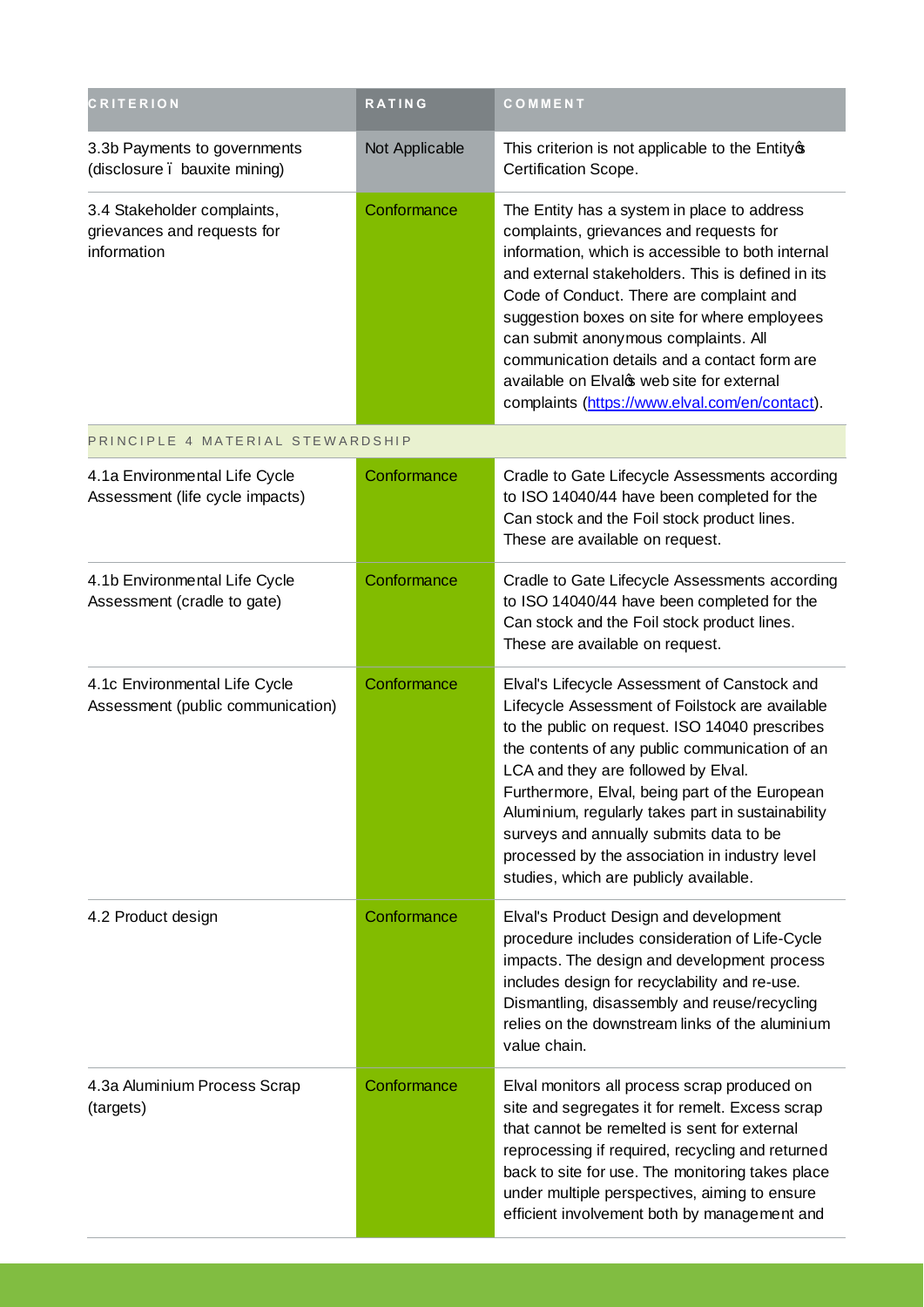| <b>CRITERION</b>                                                         | <b>RATING</b> | COMMENT                                                                                                                                                                                                                                                                                                                                                                                                                                                                                                                          |  |
|--------------------------------------------------------------------------|---------------|----------------------------------------------------------------------------------------------------------------------------------------------------------------------------------------------------------------------------------------------------------------------------------------------------------------------------------------------------------------------------------------------------------------------------------------------------------------------------------------------------------------------------------|--|
|                                                                          |               | personnel. An aluminium recycling culture has<br>been established within the plant.                                                                                                                                                                                                                                                                                                                                                                                                                                              |  |
| 4.3b Aluminium Process Scrap (alloy<br>separation)                       | Conformance   | Elval monitors all process scrap produced on<br>site and segregates it for remelt. Excess scrap<br>that cannot be remelted is sent for external<br>reprocessing if required, recycling and returned<br>back to site for use. The monitoring takes place<br>under multiple perspectives, aiming to ensure<br>efficient involvement both by management and<br>personnel. An aluminium recycling culture has<br>been established within the plant.                                                                                  |  |
| 4.4a Collection and recycling of<br>products at end-of-life (strategy)   | Conformance   | Elval has a clear approach in regards of all<br>process concerning collection and recycling of<br>products at End of Life. Elval has issued a<br>recycling strategy for the years 2020-2025 that<br>includes targets, time frames and supporting<br>activities.<br>The industry campaign "Every Can Counts" is in<br>place and fully supported by the company.<br>Monitoring takes place to ensure efficient<br>involvement both by management and<br>personnel.                                                                 |  |
| 4.4b Collection and recycling of<br>products at end-of-life (engagement) | Conformance   | Elval has a clear approach in regards of all<br>process concerning collection and recycling of<br>products at End of Life. Elval has issued a<br>recycling strategy for the years 2020-2025 that<br>includes targets, time frames and supporting<br>activities. It engages through its CANAL<br>initiative.<br>The industry campaign "Every Can Counts" is in<br>place and fully supported by the company.<br>Monitoring takes place to ensure efficient<br>involvement both by management and<br>personnel.                     |  |
| PRINCIPLE 5 GREENHOUSE GAS EMISSIONS                                     |               |                                                                                                                                                                                                                                                                                                                                                                                                                                                                                                                                  |  |
| 5.1 Disclosure of GHG emissions and<br>energy use                        | Conformance   | Elval takes part in the European Union ETS<br>System. An annual Greenhouse Gas (GHG)<br>Emissions report, presenting the emissions per<br>source is produced, verified by a 3rd party<br>certified auditor and submitted to the local<br>authorities in Greece. The GHG emissions<br>assessment methodology is documented in the<br>GHG Monitoring Plan that has been submitted<br>and approved by the competent authorities. The<br>GHG Environmental Permit provided issued by<br>the authorities (Ministry of Environment and |  |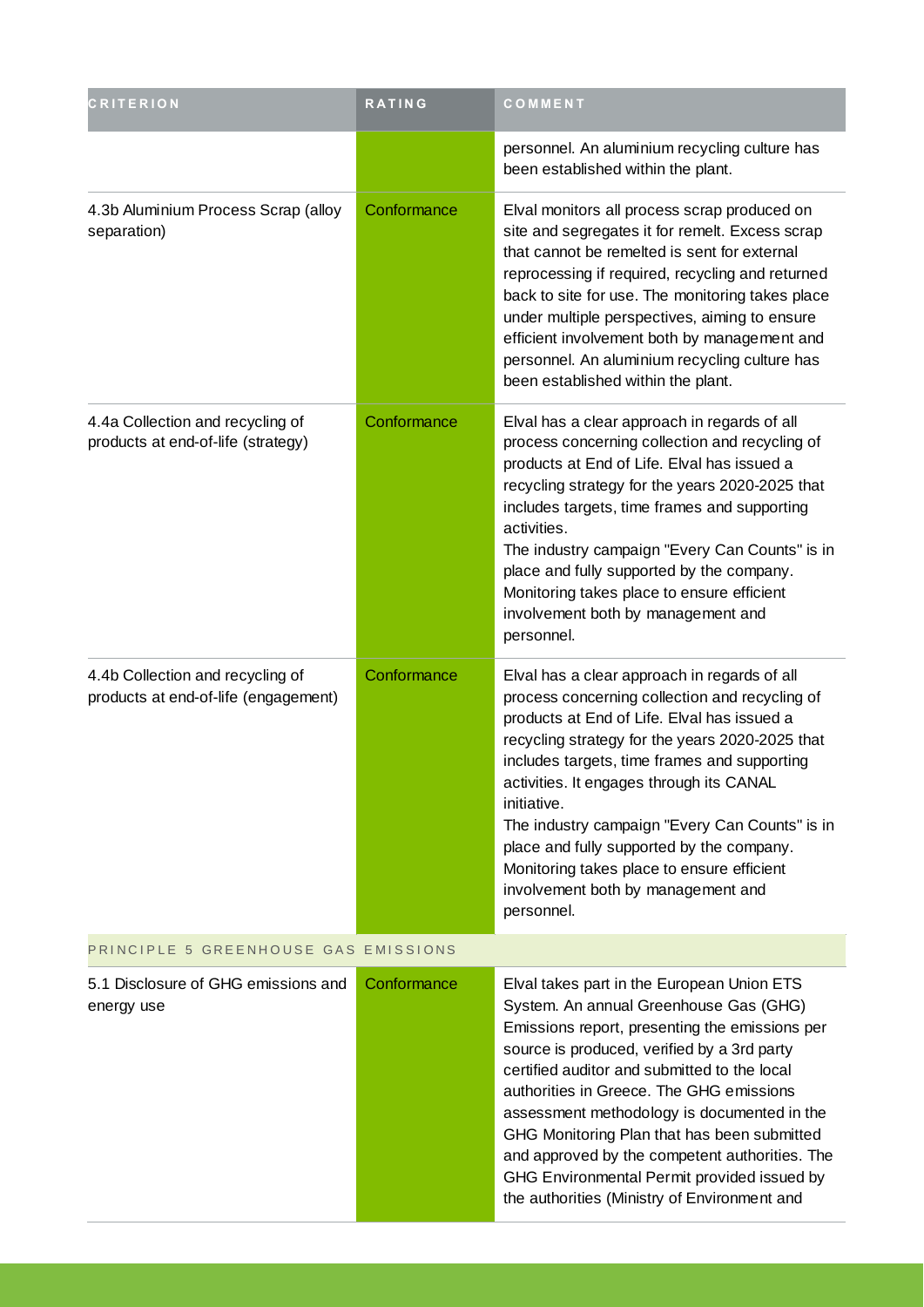| <b>CRITERION</b>                                      | RATING                    | COMMENT                                                                                                                                                                                                                                                                                                                                                                                                                                                                                                                                                                                                                                                                                                                                                                                                                                                                                                                                                                                                                                                                |
|-------------------------------------------------------|---------------------------|------------------------------------------------------------------------------------------------------------------------------------------------------------------------------------------------------------------------------------------------------------------------------------------------------------------------------------------------------------------------------------------------------------------------------------------------------------------------------------------------------------------------------------------------------------------------------------------------------------------------------------------------------------------------------------------------------------------------------------------------------------------------------------------------------------------------------------------------------------------------------------------------------------------------------------------------------------------------------------------------------------------------------------------------------------------------|
|                                                       |                           | Energy) includes relevant terms and conditions,<br>which are respected by the company. An Energy<br>and GHG Emissions Reduction Plan (2019-<br>2025) has been implemented and aims to<br>increase GHG emissions reductions and energy<br>savings. Public data on GHG emissions is<br>available also in Elval's sustainability report:<br>https://www.elval.com/arxeia/sustainability/csr_p<br>df/ELVAL-HALCOR-CSR--AR-OIK-GR-2019.pdf                                                                                                                                                                                                                                                                                                                                                                                                                                                                                                                                                                                                                                  |
| 5.2 GHG emissions reductions                          | Minor Non-<br>Conformance | Elval takes part in the European Union ETS<br>System. An annual Greenhouse Gas (GHG)<br>Emissions report, presenting the emissions per<br>source is produced, verified by a 3rd party<br>certified auditor and submitted to the local<br>authorities in Greece. The GHG emissions<br>assessment methodology is documented in the<br>GHG Monitoring Plan that has been submitted<br>and approved by the competent authorities.<br>Elval also reports its emissions data and<br>information on its GHG management<br>programme to the CDP. An Energy and GHG<br>Emissions Reduction Plan (2019-2025) has<br>been implemented which aims to increase GHG<br>emissions reductions and energy savings and<br>contains time-bound targets. Public information<br>on GHG emissions is available in Elval's<br>sustainability report:<br>https://www.elval.com/arxeia/sustainability/csr p<br>df/ELVAL-HALCOR-CSR--AR-OIK-GR-2019.pdf<br>however no time-bound emission reduction<br>target or summary of the plans to reduce<br>emissions are available in the public domain. |
| 5.3a Aluminium Smelting<br>(management system)        | Not Applicable            | This criterion is not applicable to the Entity of<br>Certification Scope.                                                                                                                                                                                                                                                                                                                                                                                                                                                                                                                                                                                                                                                                                                                                                                                                                                                                                                                                                                                              |
| 5.3b Aluminium Smelting (up to and<br>including 2020) | Not Applicable            | This criterion is not applicable to the Entity of<br>Certification Scope.                                                                                                                                                                                                                                                                                                                                                                                                                                                                                                                                                                                                                                                                                                                                                                                                                                                                                                                                                                                              |
| 5.3c Aluminium Smelting (after 2020)                  | Not Applicable            | This criterion is not applicable to the Entity of<br>Certification Scope.                                                                                                                                                                                                                                                                                                                                                                                                                                                                                                                                                                                                                                                                                                                                                                                                                                                                                                                                                                                              |
| PRINCIPLE 6 EMISSIONS, EFFLUENTS AND WASTE            |                           |                                                                                                                                                                                                                                                                                                                                                                                                                                                                                                                                                                                                                                                                                                                                                                                                                                                                                                                                                                                                                                                                        |

| 6.1 Emissions to Air | Conformance | Elval is certified under ISO 14001:2015          |
|----------------------|-------------|--------------------------------------------------|
|                      |             | Environmental Management System which is         |
|                      |             | fully implemented. The company has developed     |
|                      |             | an inventory of its point emissions sources, all |
|                      |             | emissions are monitored, analysed and reported   |
|                      |             | under terms of Environmental Permit Conditions   |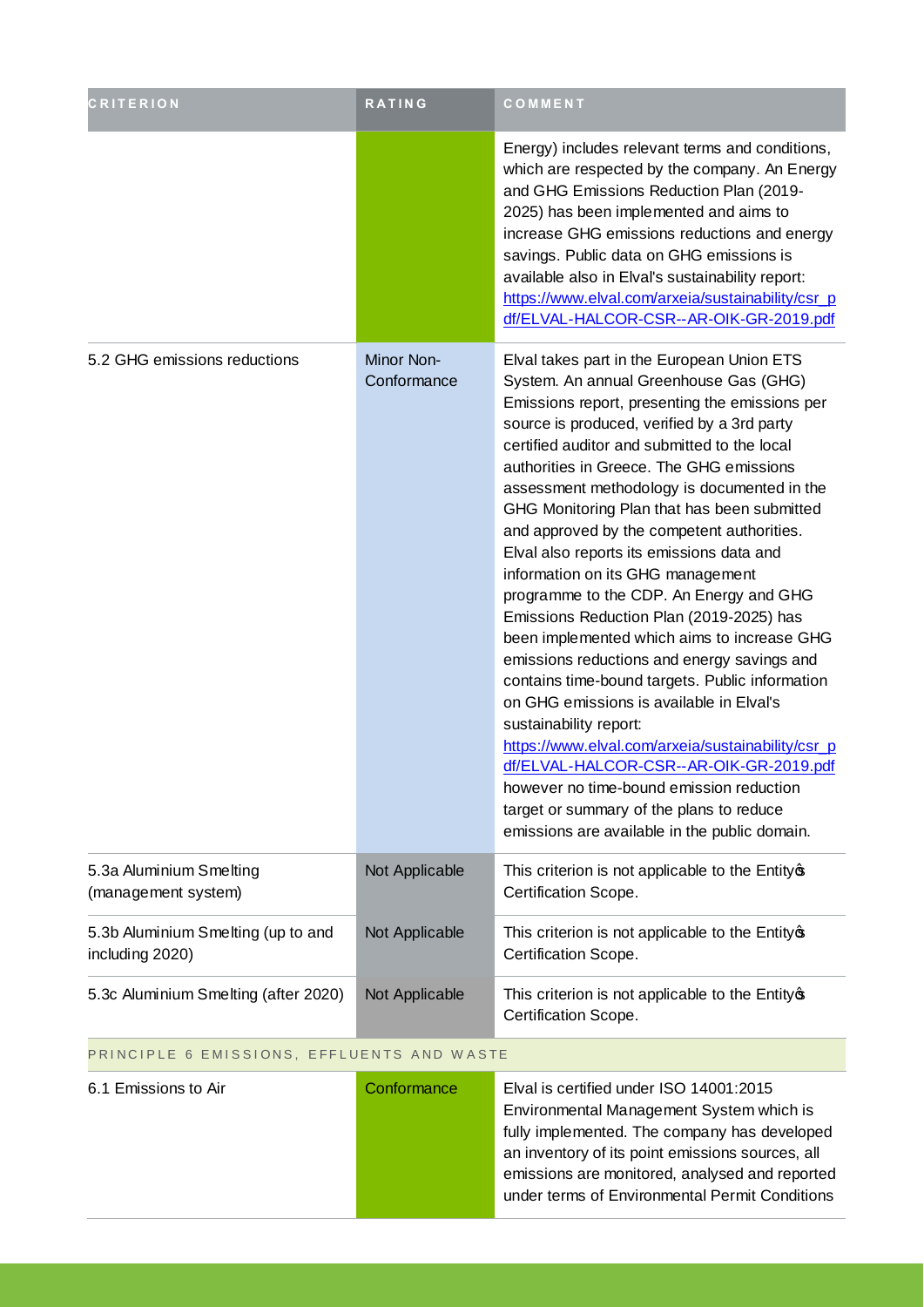| <b>CRITERION</b>                                                     | <b>RATING</b> | COMMENT                                                                                                                                                                                                                                                                                                                                                      |
|----------------------------------------------------------------------|---------------|--------------------------------------------------------------------------------------------------------------------------------------------------------------------------------------------------------------------------------------------------------------------------------------------------------------------------------------------------------------|
|                                                                      |               | and their impact is assessed in its<br>Environmental Impact Assessment.                                                                                                                                                                                                                                                                                      |
| 6.2 Discharges to Water                                              | Conformance   | Elval operates a Waste Water Treatment plant<br>that includes two modern waste water treatment<br>lines for different wastewater streams. The<br>output of the plant is merged in a single<br>discharge to a tank and then to the River which<br>is located close to the border of the facility. All<br>regulatory requirements are fully met.               |
| 6.3a Assessment and Management<br>of Spills and Leakage (assessment) | Conformance   | Elval has conducted a risk assessment, has<br>identified risks, and has plans and procedures in<br>place for incident management and reporting. It<br>has ISO 14001 certification in place which also<br>covers spills and leaks management.                                                                                                                 |
| 6.3b Assessment and Management<br>of Spills and Leakage (management) | Conformance   | Elval has conducted a risk assessment, has<br>identified risks, and has plans and procedures in<br>place for incident management and reporting. It<br>has an ISO 14001 certification in place which<br>also covers spills and leaks management.                                                                                                              |
| 6.4a Reporting of Spills (immediate<br>disclosure)                   | Conformance   | In case of a leak that results in environmental<br>pollution, Elval has a Standard Operation<br>Procedure which prescribes the immediate<br>steps that should be taken to communicate this<br>to all affected (external) stakeholders, including<br>the competent authorities, according to the<br>environmental permit of the plant.                        |
| 6.4b Reporting of Spills (regular<br>reporting)                      | Conformance   | The number of spills is disclosed under GRI<br>index 306-3 Significant Spills (GRI Table, p. 6)<br>in the Sustainability Report available on Elval's<br>website at<br>https://www.elval.com/en/sustainability-csr-<br>reports. In year 2018 (and in 2019, of which the<br>sustainability report is yet to be published) there<br>were no significant spills. |
| 6.5a Waste management and<br>reporting (strategy)                    | Conformance   | Elval has implemented an Environmental<br>Management System, certified to the ISO 14001<br>environmental management system standard,<br>which covers waste management requirements.<br>It has a documented waste management<br>strategy that is respected and implemented by<br>management and personnel.                                                    |
| 6.5b Waste management and<br>reporting (disclosure)                  | Conformance   | Elval has implemented an Environmental<br>Management System, certified to the ISO 14001<br>standard. Elval annually publishes, in its                                                                                                                                                                                                                        |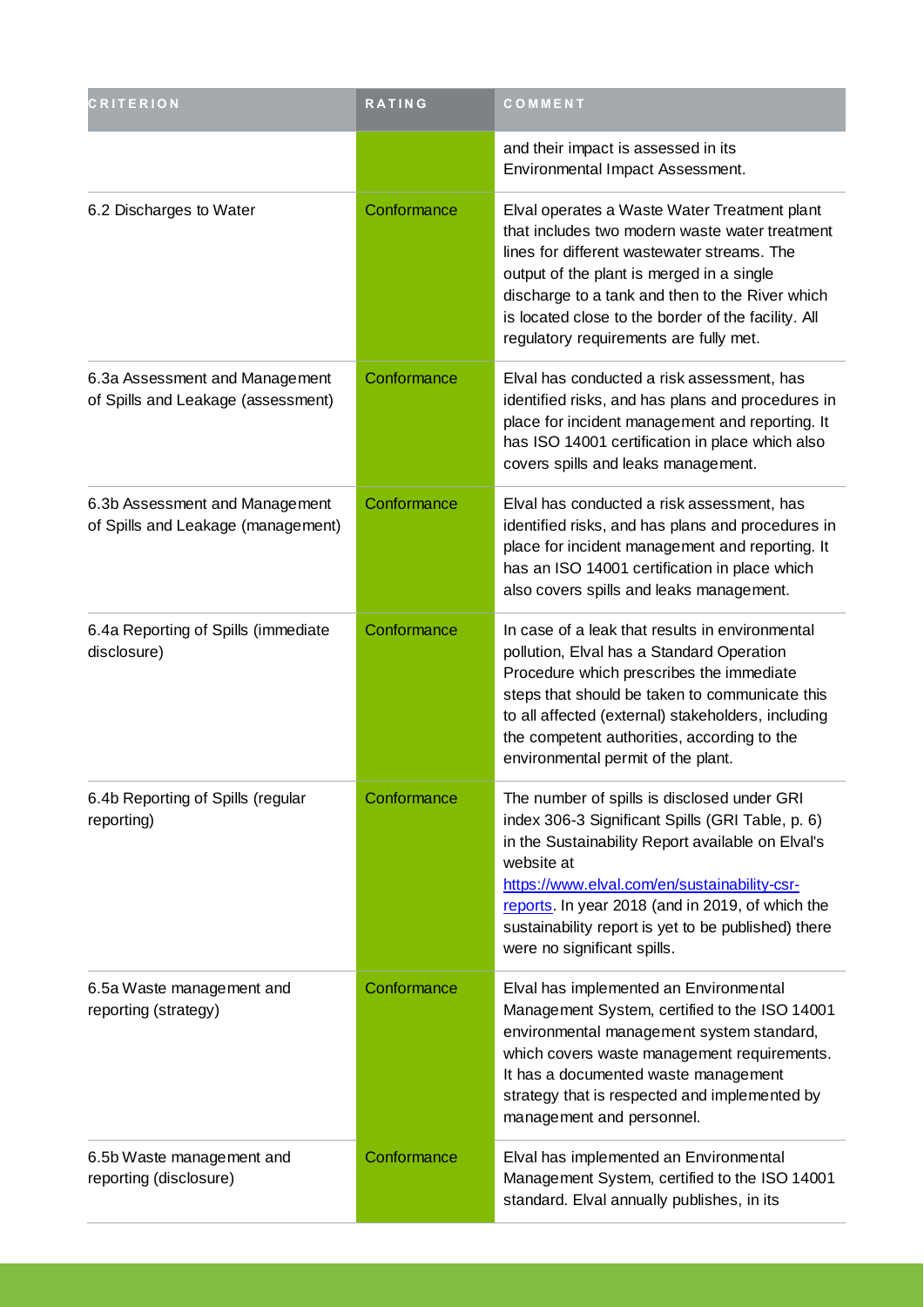| CRITERION                                                        | RATING         | COMMENT                                                                                                                                                                                                                                                                                                                            |  |
|------------------------------------------------------------------|----------------|------------------------------------------------------------------------------------------------------------------------------------------------------------------------------------------------------------------------------------------------------------------------------------------------------------------------------------|--|
|                                                                  |                | Sustainability Report, the quantity of hazardous<br>and non-hazardous waste produced, as well as<br>the associated waste treatment methods,<br>according to the waste mitigation hierarchy<br>(p.72, 87<br>https://www.elval.com/en/sustainability-csr-<br>reports)                                                                |  |
| 6.6a Bauxite Residue (storage<br>construction)                   | Not Applicable | This criterion is not applicable to the Entity®<br>Certification Scope.                                                                                                                                                                                                                                                            |  |
| 6.6b Bauxite Residue (integrity<br>checks and controls)          | Not Applicable | This criterion is not applicable to the Entity of<br>Certification Scope.                                                                                                                                                                                                                                                          |  |
| 6.6c Bauxite Residue (water<br>discharge)                        | Not Applicable | This criterion is not applicable to the Entity of<br>Certification Scope.                                                                                                                                                                                                                                                          |  |
| 6.6d Bauxite Residue (marine and<br>aquatic environments)        | Not Applicable | This criterion is not applicable to the Entity®<br>Certification Scope.                                                                                                                                                                                                                                                            |  |
| 6.6e Bauxite Residue (start of the art<br>technologies)          | Not Applicable | This criterion is not applicable to the Entity of<br>Certification Scope.                                                                                                                                                                                                                                                          |  |
| 6.6f Bauxite Residue (remediation)                               | Not Applicable | This criterion is not applicable to the Entity of<br>Certification Scope.                                                                                                                                                                                                                                                          |  |
| 6.7a Spent Pot Lining (SPL) (storage<br>and management)          | Not Applicable | This criterion is not applicable to the Entity of<br>Certification Scope.                                                                                                                                                                                                                                                          |  |
| 6.7b Spent Pot Lining (SPL)<br>(recovery and recycling)          | Not Applicable | This criterion is not applicable to the Entity of<br>Certification Scope.                                                                                                                                                                                                                                                          |  |
| 6.7c Spent Pot Lining (SPL)<br>(Untreated SPL)                   | Not Applicable | This criterion is not applicable to the Entity of<br>Certification Scope.                                                                                                                                                                                                                                                          |  |
| 6.7d Spent Pot Lining (SPL) (review<br>of alternatives)          | Not Applicable | This criterion is not applicable to the Entity of<br>Certification Scope.                                                                                                                                                                                                                                                          |  |
| 6.7e Spent Pot Lining (SPL) (marine<br>and aquatic environments) | Not Applicable | This criterion is not applicable to the Entity of<br>Certification Scope.                                                                                                                                                                                                                                                          |  |
| 6.8a Dross (recovery)                                            | Conformance    | Dross is produced in the form of Aluminium<br>Skimmings from melting and holding ovens. The<br>processing facilities are located abroad and<br>Annex VII according to the Waste Shipment<br>Regulation (1013/2006/EC) are being issued for<br>every shipment. Elval is seeking to maximise<br>recovery rates and tracks this rate. |  |
| 6.8b Dross (recycling)                                           | Conformance    | Dross is sent offsite for reprocessing and all<br>Aluminium that can be recovered through that<br>process is shipped back to Elval in the form of                                                                                                                                                                                  |  |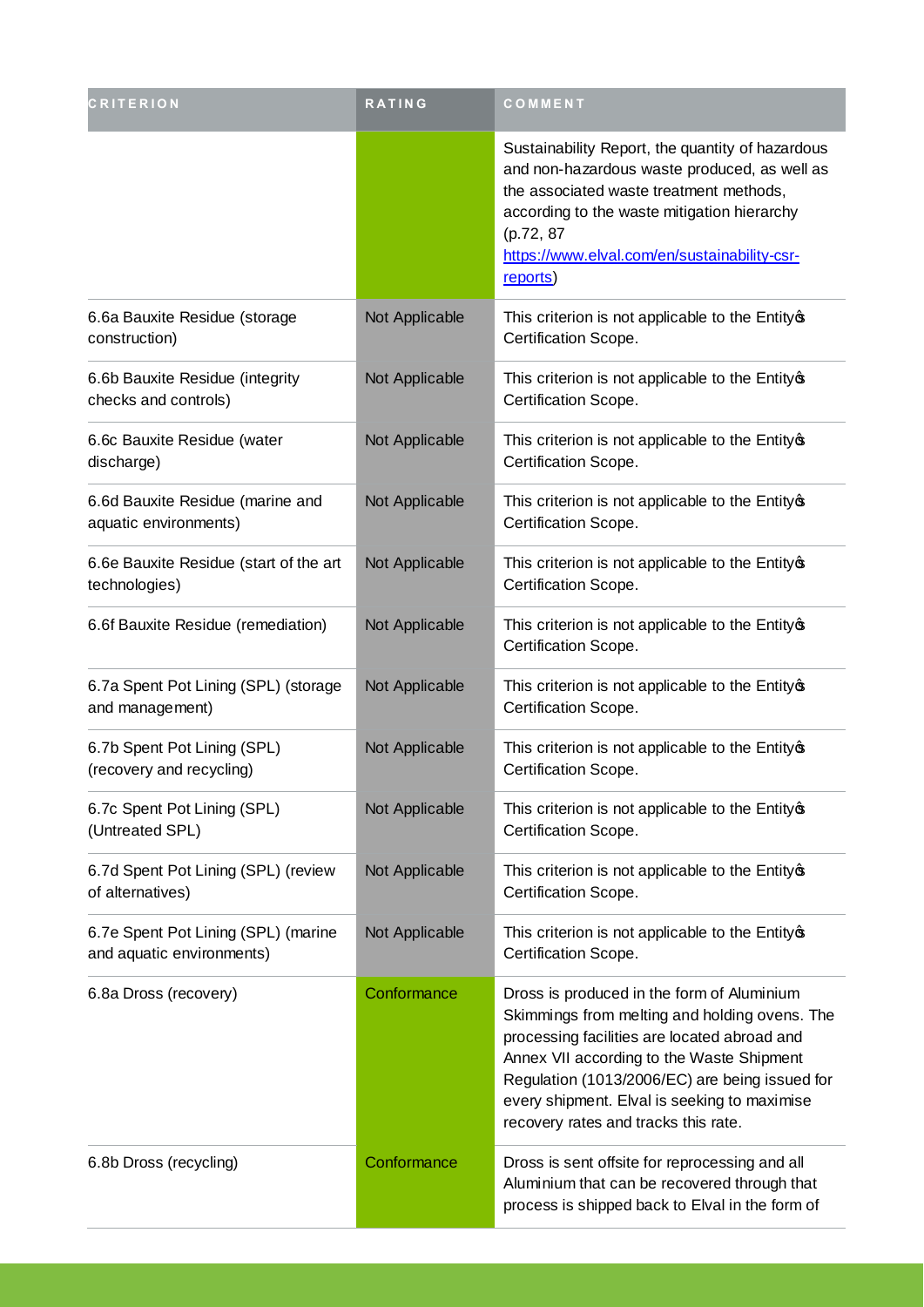| <b>CRITERION</b>                            | <b>RATING</b> | COMMENT                                                                                                                                                                                                                                                                                                                                                                                                                                     |
|---------------------------------------------|---------------|---------------------------------------------------------------------------------------------------------------------------------------------------------------------------------------------------------------------------------------------------------------------------------------------------------------------------------------------------------------------------------------------------------------------------------------------|
|                                             |               | Aluminium ingots which are recycled back into<br>production.                                                                                                                                                                                                                                                                                                                                                                                |
| 6.8c Dross (review of alternatives)         | Conformance   | Elval collect and send all dross off-site for<br>aluminium recovery, which is then returned to<br>site to be recycled back into its production<br>process. No dross is sent to landfill.                                                                                                                                                                                                                                                    |
| PRINCIPLE 7 WATER STEWARDSHIP               |               |                                                                                                                                                                                                                                                                                                                                                                                                                                             |
| 7.1a Water assessment (mapping)             | Conformance   | A Water Mass Balance is being drawn on a<br>monthly basis and maps the flow of water from<br>the input to the outputs of the plant.<br>Furthermore, a Water Inventory has been drawn<br>as well as a process flow diagram, for all water<br>input, processing, use and disposal (included in<br>the Water Risk Assessment).                                                                                                                 |
| 7.1b Water assessment (risk<br>assessment)  | Conformance   | A Water Risk Assessment has been conducted,<br>taking into consideration references from the<br>WWF Filter and the Alliance for Water<br>Stewardship's International Water Stewardship<br>Standard.                                                                                                                                                                                                                                         |
| 7.2a Water management<br>(management plans) | Conformance   | Elval implements a certified ISO 14001<br>Environmental Management System. An<br>Environmental Permit issued by the Ministry of<br>Environment and Energy is in place, including<br>terms and conditions relating to water<br>management and use, monitored by the relevant<br>competent authorities. Water-related risks are<br>assessed as part of the Environmental<br>Management System with and no material water<br>risks identified. |
| 7.2b Water management (monitoring)          | Conformance   | Elval implements a certified ISO 14001<br>Environmental Management System. An<br>Environmental Permit issued by the Ministry of<br>Environment and Energy is in place, including<br>terms and conditions relating to water<br>management and use, monitored by the relevant<br>competent authorities. Water-related risks are<br>assessed as part of the Environmental<br>Management System with and no material water<br>risks identified. |
| 7.3 Disclosure of water usage and<br>risks  | Conformance   | Elval submits data on water use to the Ministry<br>of Environment and Energy. Data concerning<br>the water use are publicly disclosed on the web<br>site of the Ministry<br>(http://www.ypeka.gr/LinkClick.aspx?fileticket=V<br>Mge658hZQ%3D&tabid=965&language=el-GR)                                                                                                                                                                      |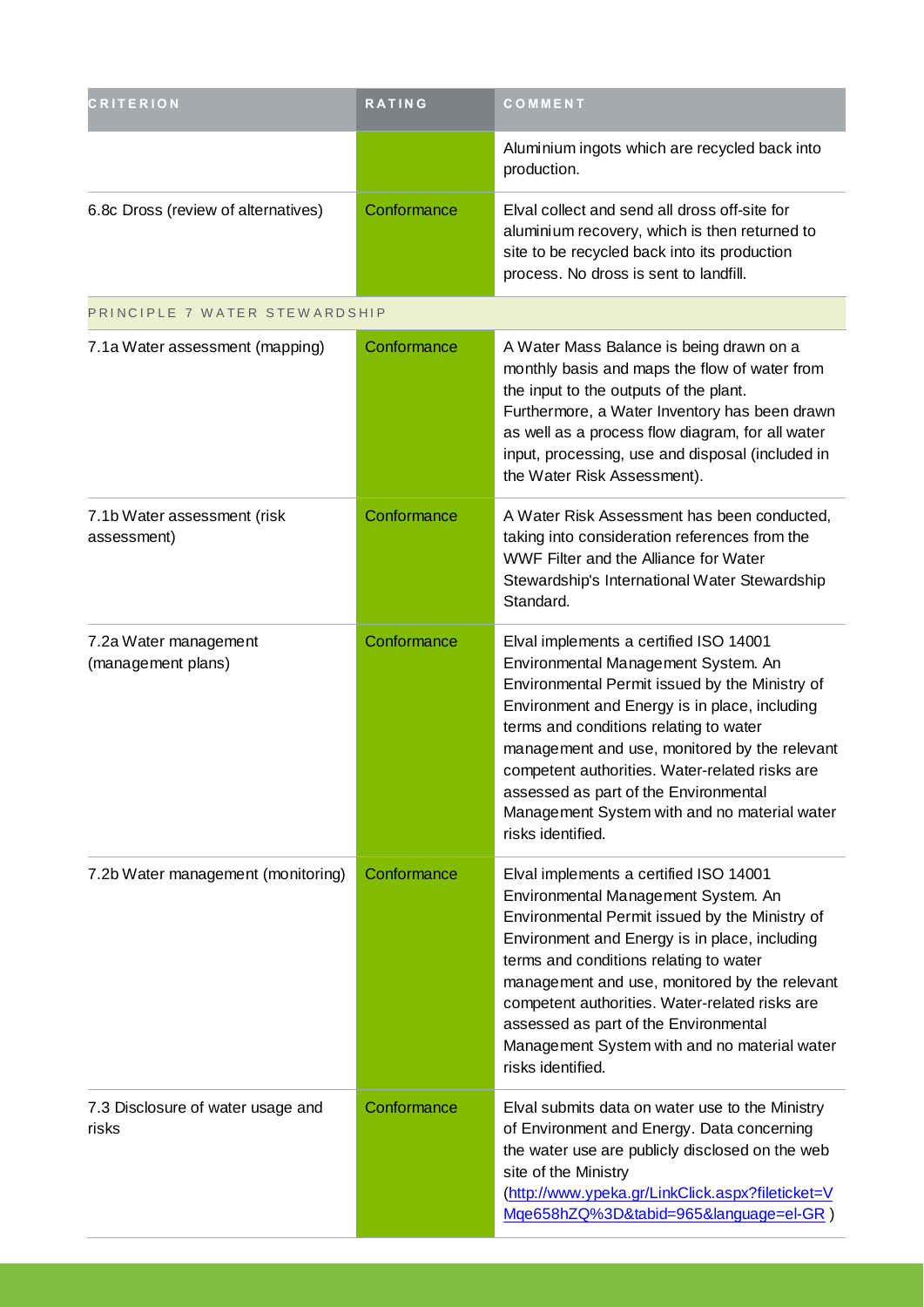| <b>CRITERION</b>                                                                       | <b>RATING</b>  | COMMENT                                                                                                                                                                                                                                                                                                                                                                                      |
|----------------------------------------------------------------------------------------|----------------|----------------------------------------------------------------------------------------------------------------------------------------------------------------------------------------------------------------------------------------------------------------------------------------------------------------------------------------------------------------------------------------------|
|                                                                                        |                | The water intensity is also disclosed in the<br>Sustainability Report (p. 68<br>https://www.elval.com/en/sustainability-csr-<br>reports)                                                                                                                                                                                                                                                     |
| PRINCIPLE 8 BIODIVERSITY                                                               |                |                                                                                                                                                                                                                                                                                                                                                                                              |
| 8.1 Biodiversity assessment                                                            | Conformance    | A Biodiversity and Alien Species Impact<br>Assessment has been conducted covering the<br>operations of the plant as well as the impacts<br>that are associated to the discharge point of the<br>plants treated water disposal. The impacts<br>included stem both from a bibliographical study<br>as well as field observations by experts that<br>were contracted by Elval for that purpose. |
| 8.2a Biodiversity management<br>(biodiversity action plans)                            | Conformance    | A Biodiversity and Alien Species Impact<br>Assessment has been conducted covering the<br>operations of the plant as well as the impacts<br>that are associated to the discharge point of the<br>plants treated water disposal. The impacts<br>included stem both from a bibliographical study<br>as well as field observations by experts that<br>were contracted by Elval for that purpose. |
| 8.2b Biodiversity management<br>(consultation and mitigation<br>hierarchy)             | Conformance    | Elval commissioned a Biodiversity and Alien<br>species assessment from a third party. This was<br>in accordance with the mitigation hierarchy and<br>was informed by community and expert<br>consultation.                                                                                                                                                                                   |
| 8.2c Biodiversity management<br>(reporting)                                            | Conformance    | <b>Biodiversity and Alien Species impact</b><br>assessment was completed after the production<br>of Elval's Sustainability Report 2018 and the<br>draft for 2019 confirmed that the assessment<br>and its outcomes will be included in the 2019<br>report.                                                                                                                                   |
| 8.3 Alien Species                                                                      | Conformance    | A Sustainability Impact Assessment has been<br>conducted covering the operations of the plant<br>as well as the impacts that are associated to the<br>discharge point of the plants treated water<br>disposal. An Alien Species Impact Assessment<br>has been conducted for Elval (part of the<br>Biodiversity and Alien Species Impact<br>Assessment).                                      |
| 8.4a Commitment to % Go+in<br>World Heritage properties<br>(exploration and new mines) | Not Applicable | This criterion is not applicable to the Entity of<br>Certification Scope.                                                                                                                                                                                                                                                                                                                    |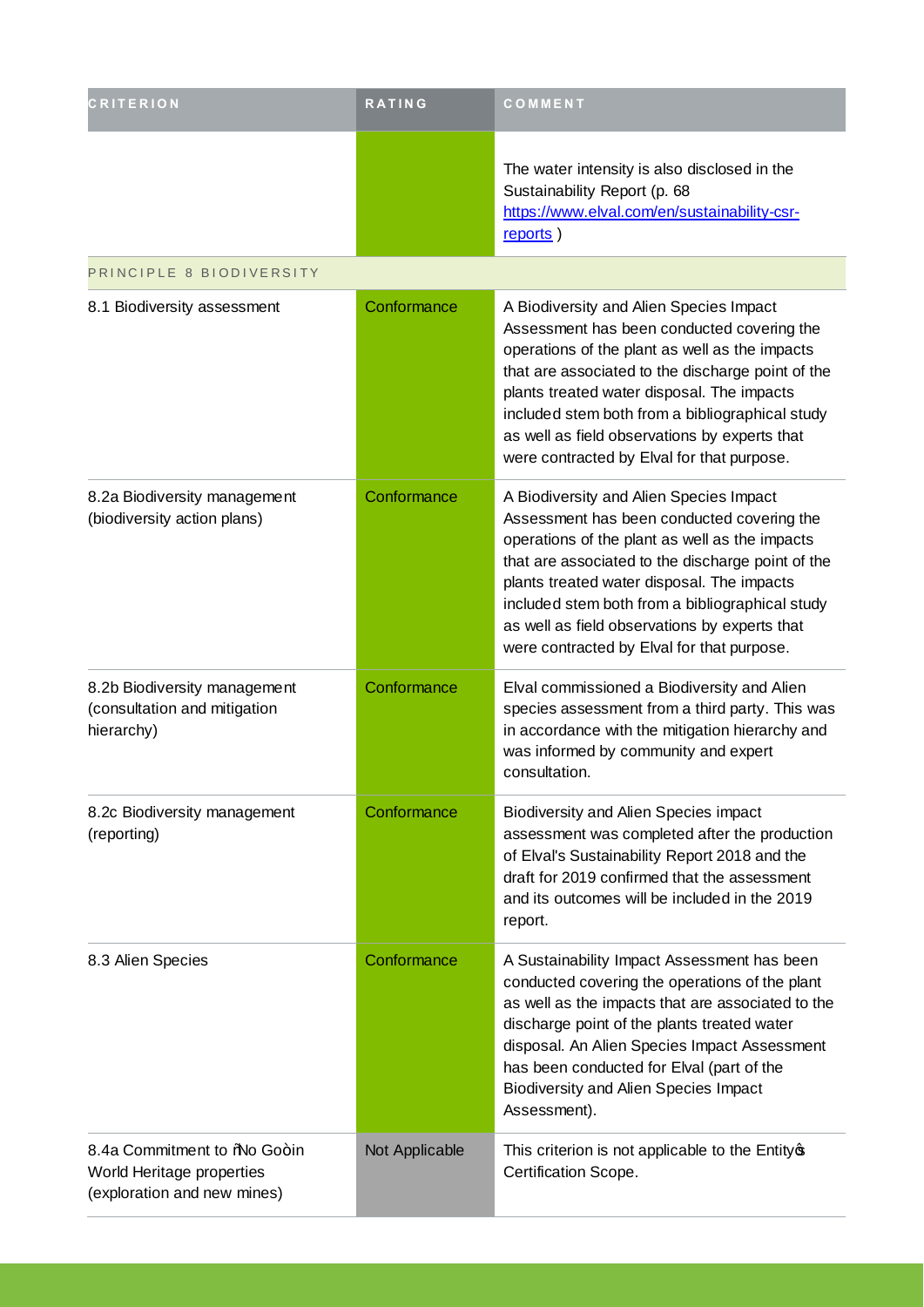| <b>CRITERION</b>                                                                   | <b>RATING</b>  | COMMENT                                                                                                                                                                                                                                                                                                                                                                                                                                                                                                                                                                                                                                                      |
|------------------------------------------------------------------------------------|----------------|--------------------------------------------------------------------------------------------------------------------------------------------------------------------------------------------------------------------------------------------------------------------------------------------------------------------------------------------------------------------------------------------------------------------------------------------------------------------------------------------------------------------------------------------------------------------------------------------------------------------------------------------------------------|
| 8.4b Commitment to %No Go+in<br>World Heritage properties (existing<br>operations) | Not Applicable | This criterion is not applicable to the Entity of<br>Certification Scope.                                                                                                                                                                                                                                                                                                                                                                                                                                                                                                                                                                                    |
| 8.5a Mine rehabilitation (best<br>available techniques)                            | Not Applicable | This criterion is not applicable to the Entity of<br>Certification Scope.                                                                                                                                                                                                                                                                                                                                                                                                                                                                                                                                                                                    |
| 8.5b Mine rehabilitation (financial<br>provisions)                                 | Not Applicable | This criterion is not applicable to the Entity of<br>Certification Scope.                                                                                                                                                                                                                                                                                                                                                                                                                                                                                                                                                                                    |
| PRINCIPLE 9 HUMAN RIGHTS                                                           |                |                                                                                                                                                                                                                                                                                                                                                                                                                                                                                                                                                                                                                                                              |
| 9.1a Human Rights Due Diligence<br>(policy)                                        | Conformance    | Elval's commitment to protect Human Rights is<br>evident primarily in its Code of Conduct &<br>Business Ethics. Furthermore, a clear statement<br>of support to the United Nations Global<br>Compact's principles is included in the<br>Sustainability Report. The company operates<br>under the Greek legislation and European Union<br>normative, respecting the constitutional Human<br>Rights values.                                                                                                                                                                                                                                                    |
| 9.1b Human Rights Due Diligence<br>(process)                                       | Conformance    | Elval has conducted a Human Rights Due<br>Diligence process aligned to the United Nations<br>Guiding Principles on Business and Human<br>Rights. Elval's commitment to protect Human<br>Rights is evident primarily in its Code of Conduct<br>& Business Ethics. Furthermore, a clear<br>statement of support to the United Nations<br>Global Compact's principles is included in the<br>Sustainability Report. The company operates<br>under Greek and European law in line with its<br>corporate values.                                                                                                                                                   |
| 9.1c Human Rights Due Diligence<br>(remediation)                                   | Conformance    | Elval has conducted a Human Rights Due<br>Diligence process aligned to the United Nations<br>Guiding Principles on Business and Human<br>Rights. Elval's commitment to protect Human<br>Rights is evident primarily in its Code of Conduct<br>& Business Ethics. Furthermore, a clear<br>statement of support to the United Nations<br>Global Compact's principles is included in the<br>Sustainability Report. The company operates<br>under the Greek European law, in line with its<br>corporate values. The Human Rights Due<br>Diligence process has identified no evidence<br>that Elval has caused or contributed to adverse<br>Human Rights impacts. |
| 9.2 Womeno Rights                                                                  | Conformance    | As a matter of policy, a clear statement is<br>included in Elval's Code of Conduct and<br>Business Ethics against discrimination and on                                                                                                                                                                                                                                                                                                                                                                                                                                                                                                                      |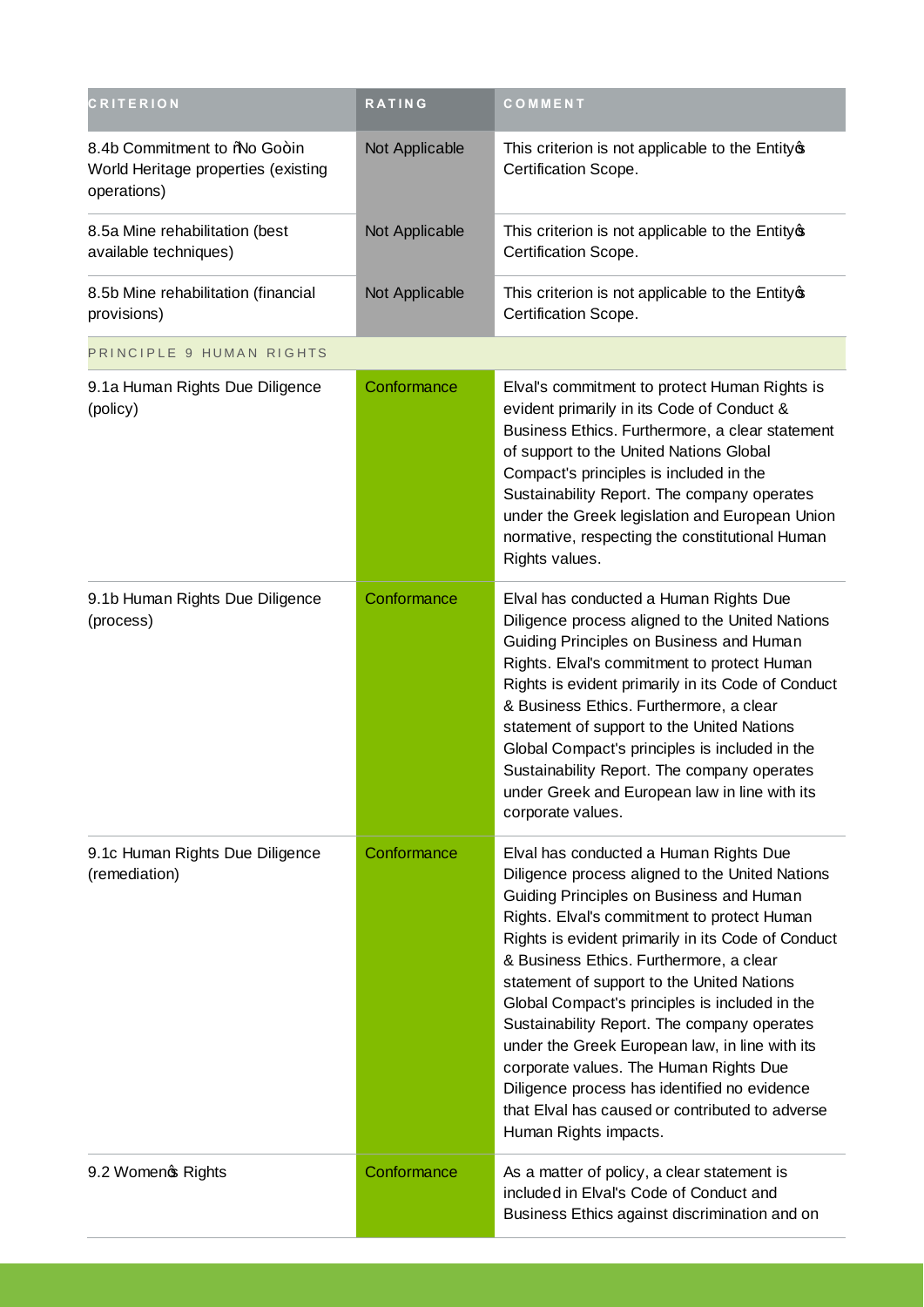| <b>CRITERION</b>                                 | <b>RATING</b>  | COMMENT                                                                                                                                                                                                                                                                                                                                                                                                                                                                                                                                                                                                       |
|--------------------------------------------------|----------------|---------------------------------------------------------------------------------------------------------------------------------------------------------------------------------------------------------------------------------------------------------------------------------------------------------------------------------------------------------------------------------------------------------------------------------------------------------------------------------------------------------------------------------------------------------------------------------------------------------------|
|                                                  |                | the protection of Women's Rights. No evidence<br>of discrimination, unjustifiable under-<br>representation, unequal pay, physical or sexual<br>abuse, lack of opportunities or any other source<br>of indirect impact has been identified.                                                                                                                                                                                                                                                                                                                                                                    |
| 9.3 Indigenous Peoples                           | Not Applicable | There are no indigenous people in Elval's Area<br>of Influence.                                                                                                                                                                                                                                                                                                                                                                                                                                                                                                                                               |
| 9.4 Free, Prior, and Informed<br>Consent (FPIC)  | Not Applicable | There are no indigenous people in Elval's Area<br>of Influence.                                                                                                                                                                                                                                                                                                                                                                                                                                                                                                                                               |
| 9.5 Cultural and sacred heritage                 | Not Applicable | There are no indigenous people, sacred or<br>cultural heritage sites and values within Elval's<br>Area of Influence.                                                                                                                                                                                                                                                                                                                                                                                                                                                                                          |
| 9.6a Resettlements (avoid or<br>minimise)        | Not Applicable | The site is located in an area of industrial<br>facilities. Where changes to site boundaries<br>have happened, they have taken over other<br>industrial facilities in the area. There is no<br>resettlement need.                                                                                                                                                                                                                                                                                                                                                                                             |
| 9.6b Resettlements (where<br>unavoidable)        | Not Applicable | The site is located in an area of industrial<br>facilities. Where changes to site boundaries<br>have happened, they have taken over other<br>industrial facilities in the area. There is no<br>resettlement need.                                                                                                                                                                                                                                                                                                                                                                                             |
| 9.7a Local Communities (rights and<br>interests) | Conformance    | The Human Rights Due Diligence process did<br>not identify any potential infringement of human<br>rights. Elval has constructive and positive<br>engagement with its local communities as<br>evidenced by stakeholder interviews and<br>feedback, as well as the sustainability report<br>available from<br>https://www.elval.com/en/sustainability-csr-<br>reports.                                                                                                                                                                                                                                          |
| 9.7b Local Communities (impacts)                 | Conformance    | Elval has conducted an Environmental Impact<br>Assessment and has evaluated the potential<br>impacts to its surrounding communities that<br>stem out of its activities through various studies<br>(e.g. Environmental Risk Assessment,<br>Biodiversity Impact Assessment, Water Risk<br>Assessment, Environmental Noise<br>measurements). No adverse impacts to the local<br>communities have been identified. Elval has<br>constructive and positive engagement with its<br>local communities as evidenced by stakeholder<br>interviews and feedback, as well as the<br>sustainability report available from |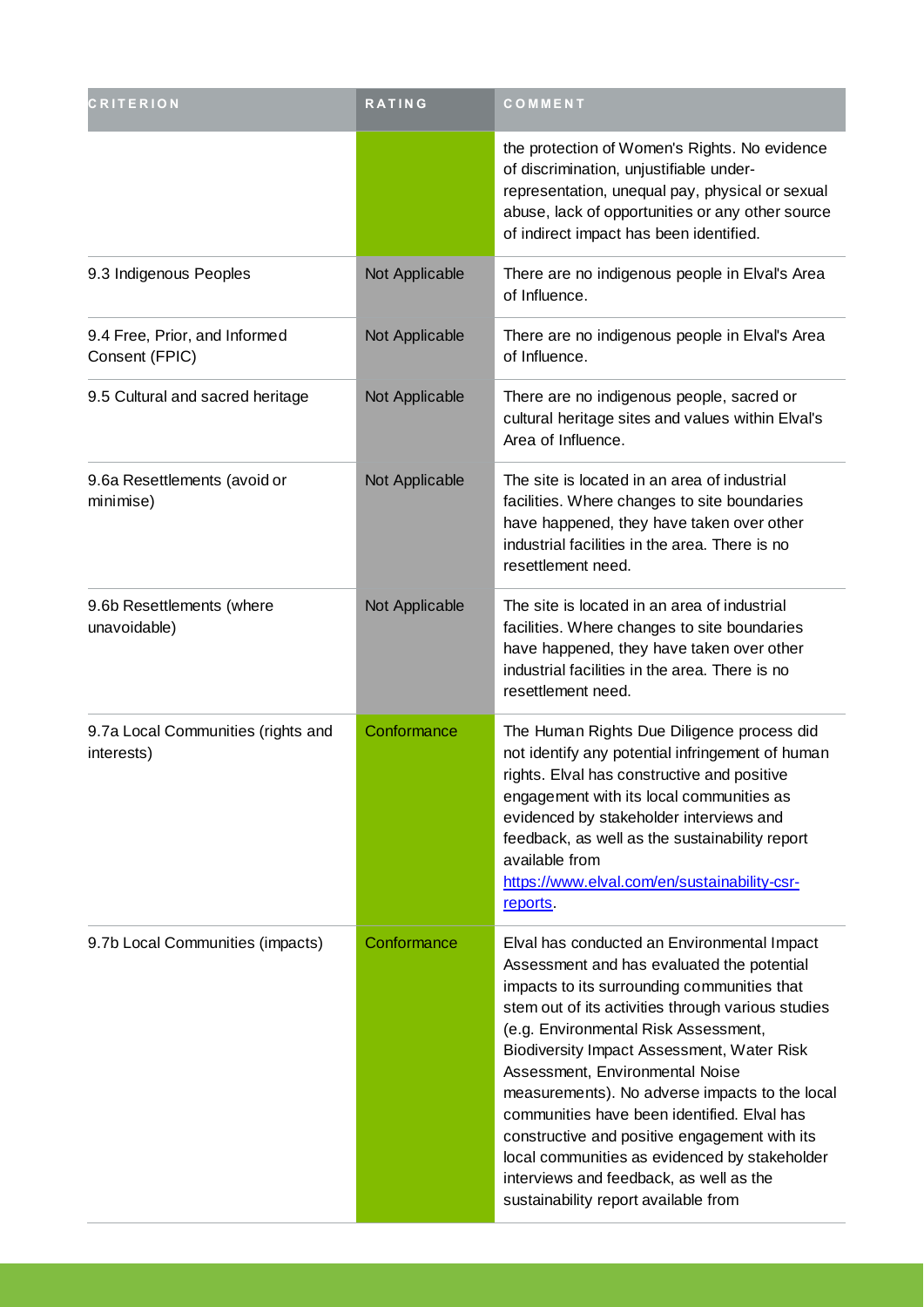| <b>CRITERION</b>                                                                               | <b>RATING</b> | COMMENT                                                                                                                                                                                                                                                                                                                                                                                                                                                           |
|------------------------------------------------------------------------------------------------|---------------|-------------------------------------------------------------------------------------------------------------------------------------------------------------------------------------------------------------------------------------------------------------------------------------------------------------------------------------------------------------------------------------------------------------------------------------------------------------------|
|                                                                                                |               | https://www.elval.com/en/sustainability-csr-<br>reports                                                                                                                                                                                                                                                                                                                                                                                                           |
| 9.7c Local Communities (livelihoods)                                                           | Conformance   | Elval has constructive and positive engagement<br>with its local communities as evidenced by<br>stakeholder interviews and feedback, as well as<br>the sustainability report available from<br>https://www.elval.com/en/sustainability-csr-<br>reports.<br>There is a community program to support local<br>communities, with donations of equipment and<br>in kind support (supporting local medical centre,<br>schools) rather than direct financial donations. |
| 9.8 Conflict-Affected and High-Risk<br>Areas                                                   | Conformance   | Elval is not located in an area of conflict or high<br>risk. Any risks are associated with the supply<br>chain which is covered by its Code of Conduct<br>and supplier evaluation procedure.                                                                                                                                                                                                                                                                      |
| 9.9 Security practice                                                                          | Conformance   | Elval does not have any form of collaboration<br>with private security forces. The company<br>employs gatehouse personnel and night<br>guardians that operate monitoring systems in<br>accordance with its Code of Conduct &<br><b>Business Ethics.</b>                                                                                                                                                                                                           |
| PRINCIPLE 10 LABOUR RIGHTS                                                                     |               |                                                                                                                                                                                                                                                                                                                                                                                                                                                                   |
| 10.1a Freedom of Association and<br>Right to Collective Bargaining<br>(freedom of association) | Conformance   | Elval fully respects the Right of Freedom of<br>Association. A clear statement is included in the<br>Code of Conduct and Business Ethics (Section<br>9), whereas a full support to the UN Global<br>Compact has been formally declared in the<br>Sustainability Report (p. 74).                                                                                                                                                                                   |
| 10.1b Freedom of Association and<br>Right to Collective Bargaining<br>(collective bargaining)  | Conformance   | Elval fully respects the Right to Collective<br>Bargaining. A clear statement is included in the<br>Code of Conduct and Statement of Business<br>Ethics.<br>Its support for the principles of the UN Global<br>Compact has been formally declared in the<br>Sustainability Report (p. 74<br>https://www.elval.com/en/sustainability-csr-<br>reports)                                                                                                              |
| 10.1c Freedom of Association and<br>Right to Collective Bargaining<br>(alternative means)      | Conformance   | Worker representation is assured by alternative<br>means (participation in open councils, on-the-job<br>awareness sessions, suggestion boxes and<br>procedures, etc.). Site tour confirmed good<br>working conditions and employees interviewed<br>expressed no concerns.                                                                                                                                                                                         |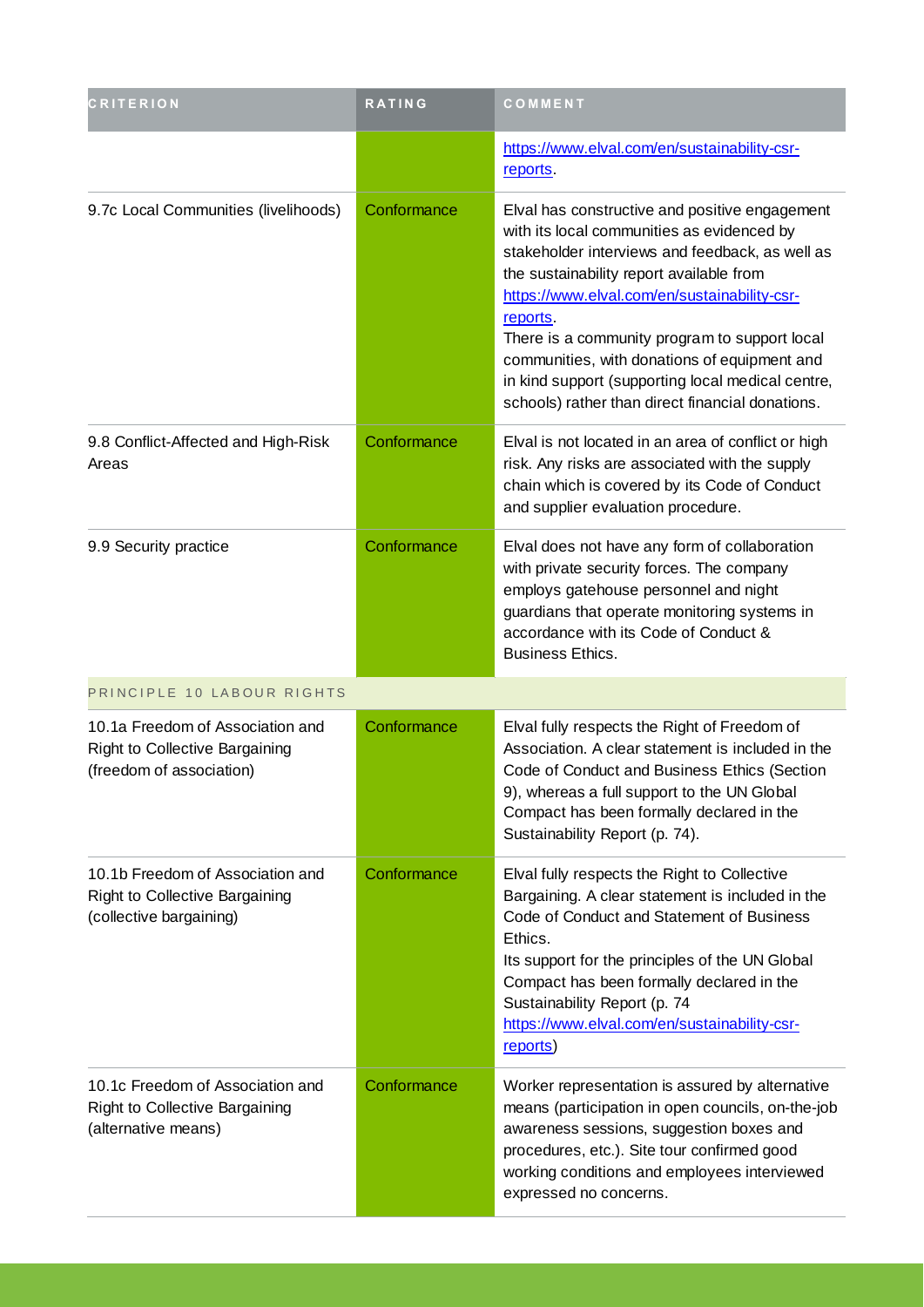| <b>CRITERION</b>                           | <b>RATING</b> | COMMENT                                                                                                                                                                                                                                                                                                                                                                                                                                                                                                                                                                                                                                                                                                                                                                                                      |
|--------------------------------------------|---------------|--------------------------------------------------------------------------------------------------------------------------------------------------------------------------------------------------------------------------------------------------------------------------------------------------------------------------------------------------------------------------------------------------------------------------------------------------------------------------------------------------------------------------------------------------------------------------------------------------------------------------------------------------------------------------------------------------------------------------------------------------------------------------------------------------------------|
| 10.2a Child Labour (minimum age)           | Conformance   | Child Labour is prohibited by Greek and<br>European law. Elval fulfils its legal conditions<br>and has a clear policy against Child Labour<br>included in the Code of Conduct & Business<br>Ethics (Section 9) as stated in the Sustainability<br>Report (p. 74, support of the UN Global<br>Compact, Principle 5)<br>https://www.elval.com/en/sustainability-csr-<br>reports. All workers in Elval are aged 18 or more<br>which was consistent with observations during<br>site tour and employee interviews.                                                                                                                                                                                                                                                                                               |
| 10.2b Child Labour (hazardous)             | Conformance   | Child Labour is prohibited by Greek and<br>European law. Elval fulfils its legal conditions<br>and has a clear policy against Child Labour<br>included in the Code of Conduct & Business<br>Ethics (Section 9) as stated in the Sustainability<br>Report (p. 74, support of the UN Global<br>Compact, Principle 5)<br>https://www.elval.com/en/sustainability-csr-<br>reports. All workers in Elval are aged 18 or<br>more.                                                                                                                                                                                                                                                                                                                                                                                  |
| 10.2c Child Labour (worst forms)           | Conformance   | Child Labour is prohibited by Greek and<br>European law. Elval fulfils its legal conditions<br>and has a clear policy against Child Labour<br>included in the Code of Conduct & Business<br>Ethics (Section 9) as stated in the Sustainability<br>Report (p. 74, support of the UN Global<br>Compact, Principle 5)<br>https://www.elval.com/en/sustainability-csr-<br>reports. All workers in Elval are aged 18 or<br>more.                                                                                                                                                                                                                                                                                                                                                                                  |
| 10.3a Forced Labour (human<br>trafficking) | Conformance   | In accordance with the Greek and European<br>Union law, Forced Labour is prohibited. Elval<br>fulfils its legal requirements. Elval has<br>conducted a Human Rights Due Diligence that<br>includes an evaluation of Forced Labour Risks.<br>Elval does not engage in Forced Labour, directly<br>or indirectly nor does it tolerate forced labour in<br>its supply chain. A clear policy against Forced<br>Labour is included in the Code of Conduct &<br>Business Ethics, on the Sustainability Report<br>(support of the UN Global Compact,) and in the<br>Suppliers Code of Conduct. All contractors are<br>inspected on a monthly basis against their legal<br>obligations towards their employees (i.e. prompt<br>payments, insurance, etc.) by submitting the<br>appropriate evidence to the Gatehouse. |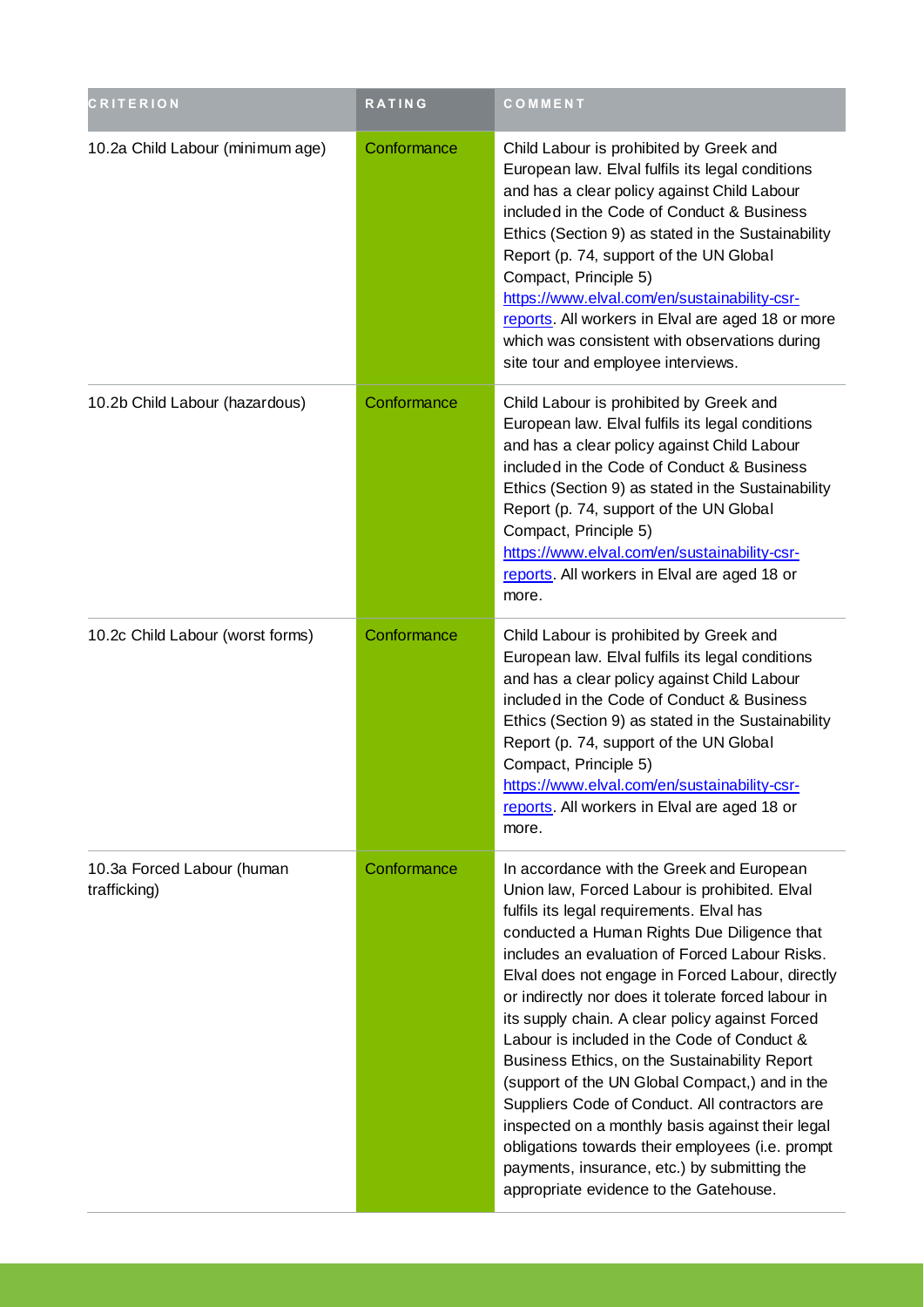| <b>CRITERION</b>                                                             | <b>RATING</b> | COMMENT                                                                                                                                                                                                                                                                                                                                                                                                                                                                                                             |
|------------------------------------------------------------------------------|---------------|---------------------------------------------------------------------------------------------------------------------------------------------------------------------------------------------------------------------------------------------------------------------------------------------------------------------------------------------------------------------------------------------------------------------------------------------------------------------------------------------------------------------|
| 10.3b Forced Labour (deposits, fees,<br>advances)                            | Conformance   | Elval does not require any form of deposit, fee<br>or advance from workers prior to their<br>employment, nor does it tolerate any such<br>actions on behalf of its supply chain. Specific<br>and clear engagement is included in the Code of<br>Conduct & Business Ethics, Sustainability<br>Report, Suppliers Code of Conduct and Human<br>Rights Due Diligence.                                                                                                                                                   |
| 10.3c Forced Labour (migrant<br>workers)                                     | Conformance   | Elval does not require migrant workers to lodge<br>deposits or security payments at any time. All<br>contractors are inspected on a monthly basis<br>against their legal obligations towards their<br>employees (i.e. prompt payments, insurance,<br>etc.) by submitting the appropriate evidence. A<br>clear policy against Forced Labour is included in<br>the Code of Conduct & Business Ethics, on the<br>Sustainability Report (support of the UN Global<br>Compact,) and in the Suppliers Code of<br>Conduct. |
| 10.3d Forced Labour (debt bondage)                                           | Conformance   | Elvalos Code of Conduct & Business Ethics<br>prohibits holding workers in debt bondage or<br>forcing them to pay off a loan as evidenced by<br>its Sustainability Report, Suppliers Code of<br>Conduct and Human Rights Due Diligence, and<br>as aligned to Greek and European Union law.                                                                                                                                                                                                                           |
| 10.3e Forced Labour (freedom of<br>movement)                                 | Conformance   | Elval does not restrict the movement of any<br>person on site, for any reason. Clear statements<br>are included in the Code of Conduct & Business<br>Ethics, Sustainability Report, Suppliers Code of<br>Conduct and Human Rights Due Diligence.                                                                                                                                                                                                                                                                    |
| 10.3f Forced Labour (retention of<br>identity papers, permits, certificates) | Conformance   | A clear policy against Forced Labour is included<br>in the Code of Conduct & Business Ethics, on<br>the Sustainability Report (support of the UN<br>Global Compact,) and in the Suppliers Code of<br>Conduct. All contractors are inspected on a<br>monthly basis against their legal obligations<br>towards their employees (i.e. prompt payments,<br>insurance, etc.) by submitting the appropriate<br>evidence to the Gatehouse.                                                                                 |
| 10.3g Forced Labour (freedom to<br>terminate employment)                     | Conformance   | The local (Greek) legislation and the European<br>Union (EU) normative are fully respected. All<br>employees are free to terminate their<br>employment on their wish, according to<br>applicable Law.                                                                                                                                                                                                                                                                                                               |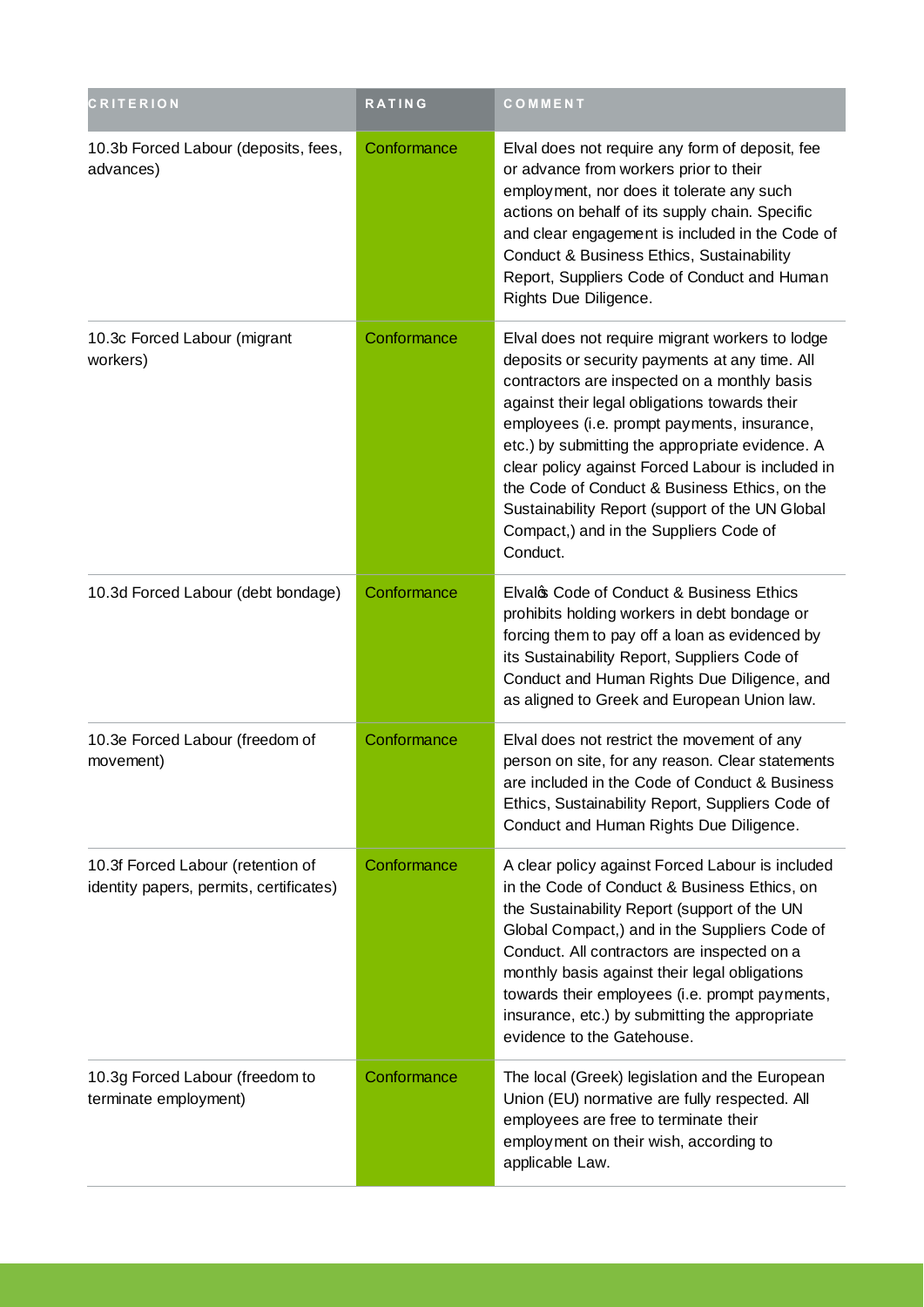| <b>CRITERION</b>                          | <b>RATING</b> | COMMENT                                                                                                                                                                                                                                                                                                                                                                                                                                                                                                 |
|-------------------------------------------|---------------|---------------------------------------------------------------------------------------------------------------------------------------------------------------------------------------------------------------------------------------------------------------------------------------------------------------------------------------------------------------------------------------------------------------------------------------------------------------------------------------------------------|
| 10.4 Non-Discrimination                   | Conformance   | Elval's Code of Conduct and Business Ethics,<br>as well as its supplier Code of Conduct cover<br>non-discrimination. Its Human Rights Due<br>Diligence exercise did not highlight any material<br>risks concerning discrimination.                                                                                                                                                                                                                                                                      |
| 10.5 Communication and<br>engagement      | Conformance   | Communication and direct engagement of<br>workers is assured via monthly EHS council,<br>departmental meetings and on the job seminars.<br>A dedicated procedure is in place enforcing the<br>submissions of improvement proposals.<br>Complaints can be raised via a dedicated<br>procedure, without any threat of reprisal<br>intimidation or harassment, whereas a<br>suggestion box, operated solely by the General<br>Manager, is used for the submissions of<br>anonymous complaints of any form. |
| 10.6 Disciplinary practices               | Conformance   | Elval's Code of Conduct, Employee Handbook<br>and guidance clarify its disciplinary procedure<br>and practices. This has been reviewed and<br>confirmed by the local labour inspector and the<br>company has appropriate grievance<br>mechanisms in place.                                                                                                                                                                                                                                              |
| 10.7a Remuneration (living wage)          | Conformance   | Minimum wages are set according to the<br>National Collective Agreement and Elval is<br>fulfilling the legal requirements agreed by all<br>social stakeholders. Furthermore, Elval provides<br>to all of its employees additional benefits that<br>improve their living standards, such as a private<br>health insurance, food vouchers, bonuses, gifts<br>to the families etc. This was confirmed through<br>employee interviews as well as documentation<br>review.                                   |
| 10.7b Remuneration (method of<br>payment) | Conformance   | All payments are made in full and without<br>delays, according to domestic legislation, after<br>the legal deductions for taxes, health insurance<br>and pension schemes contributions. The<br>payments are in alignment with National<br>Collective Agreement. Employee interviews<br>confirmed that all are comfortable with<br>payments, fair wages and payroll process.                                                                                                                             |
| 10.8 Working Time                         | Conformance   | Elval complies with applicable law on working<br>time (including overtime), public holidays and<br>paid annual leave. Overtime is voluntary and is<br>reimbursed according to national legislation.<br>Confirmed by employee interviews.<br>The Labour Inspectorate is the relevant state                                                                                                                                                                                                               |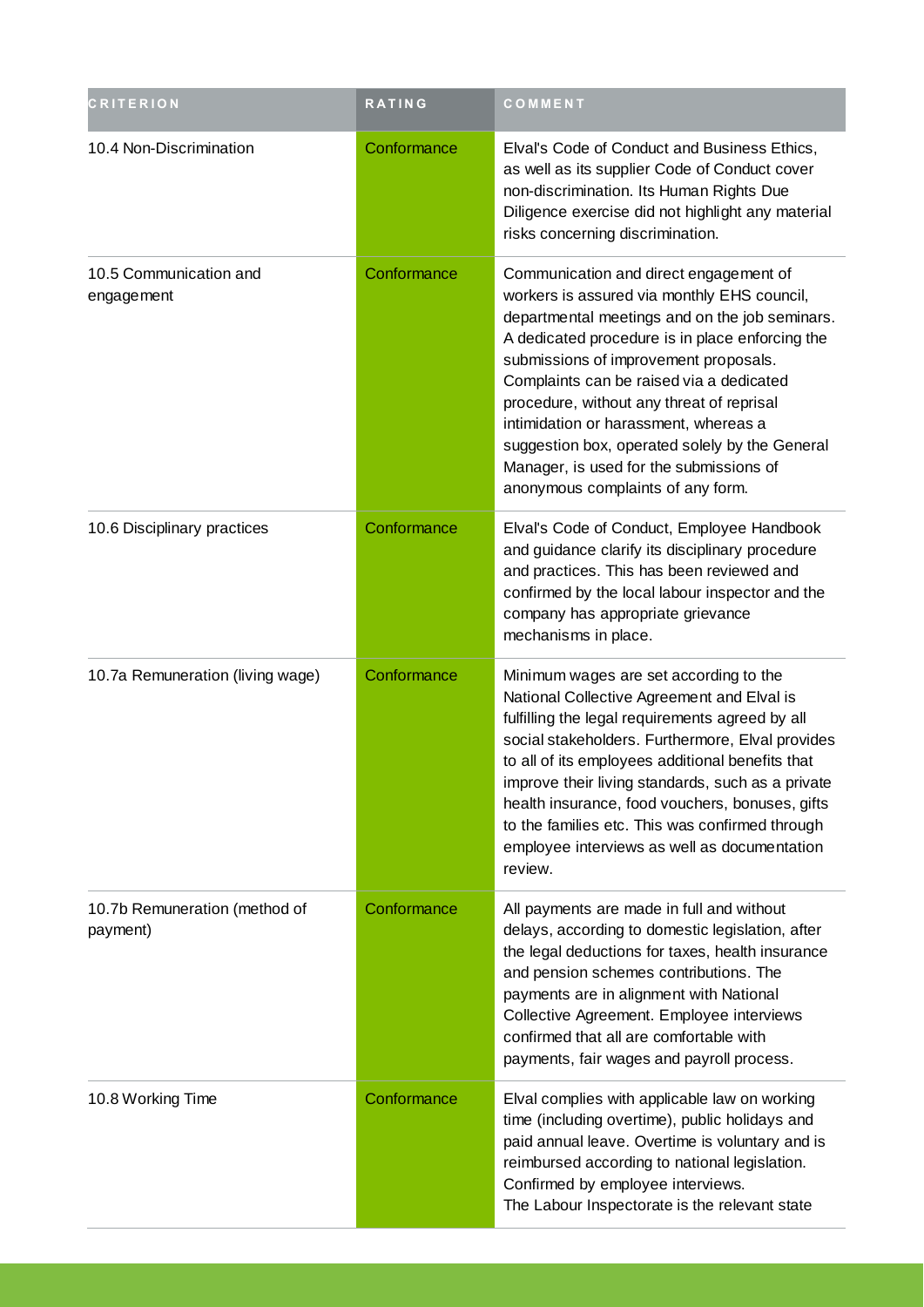| <b>CRITERION</b>                                                                        | <b>RATING</b> | COMMENT                                                                                                                                                                                                                                                                                                                                                                                                                                                                   |
|-----------------------------------------------------------------------------------------|---------------|---------------------------------------------------------------------------------------------------------------------------------------------------------------------------------------------------------------------------------------------------------------------------------------------------------------------------------------------------------------------------------------------------------------------------------------------------------------------------|
|                                                                                         |               | authority responsible to control and inspect<br>implementation of legal requirements.                                                                                                                                                                                                                                                                                                                                                                                     |
| PRINCIPLE 11 OCCUPATIONAL HEALTH AND SAFETY                                             |               |                                                                                                                                                                                                                                                                                                                                                                                                                                                                           |
| 11.1a Occupational Health and<br>Safety (OH&S) Policy (policy)                          | Conformance   | Elval has implemented an OHSAS 18001<br>Management System, related to occupational<br>Health & Safety (H&S).<br>H&S Policy is respected and fulfilled both by<br>Management and personnel. Elval has a plan to<br>transition to certification to ISO 45001.<br>Greek and European Union law is followed.                                                                                                                                                                  |
| 11.1b Occupational Health and<br>Safety (OH&S) Policy (workers and<br>visitors)         | Conformance   | Elval has implemented an OHSAS 18001<br>Management System, related to occupational<br>Health & Safety (H&S).<br>Visitors are made aware of the H&S Policy and<br>that they are obliged to respect it, which was<br>confirmed during site visit.                                                                                                                                                                                                                           |
| 11.1c Occupational Health and<br>Safety (OH&S) Policy (applicable law<br>and standards) | Conformance   | Elval has implemented an OHSAS 18001<br>Management System, related to occupational<br>Health & Safety (H&S) with a plan to transition<br>to ISO 45001.<br>This includes requirement to comply with Greek,<br>European Union and international law.                                                                                                                                                                                                                        |
| 11.1d Occupational Health and<br>Safety (OH&S) Policy (right to stop<br>unsafe work)    | Conformance   | Has implemented an OHSAS 18001<br>Management System, related to occupational<br>Health & Safety (H&S). Its Policy and training<br>enshrine the right of workers to stop work in<br>hazardous or unsafe conditions, which has been<br>confirmed through employee interview and site<br>visit.                                                                                                                                                                              |
| 11.2 OH&S Management System                                                             | Conformance   | Elval has implemented an OHSAS 18001<br>Management System, related to occupational<br>Health & Safety (H&S) with a plan to transition<br>to ISO 45001.                                                                                                                                                                                                                                                                                                                    |
| 11.3 Employee engagement on<br>health and safety                                        | Conformance   | Following Greek and European Union legal<br>requirements, employees are made aware of<br>and informed about Occupational Health &<br>Safety. Furthermore, Elval is implementing the<br>OHSAS 18001 occupational Health & Safety<br>Management System, where specific<br>procedures, reporting and documentation is<br>included aiming to confirm employeesq<br>awareness and training on OHS. This was<br>confirmed through employee interviews and<br>during site visit. |